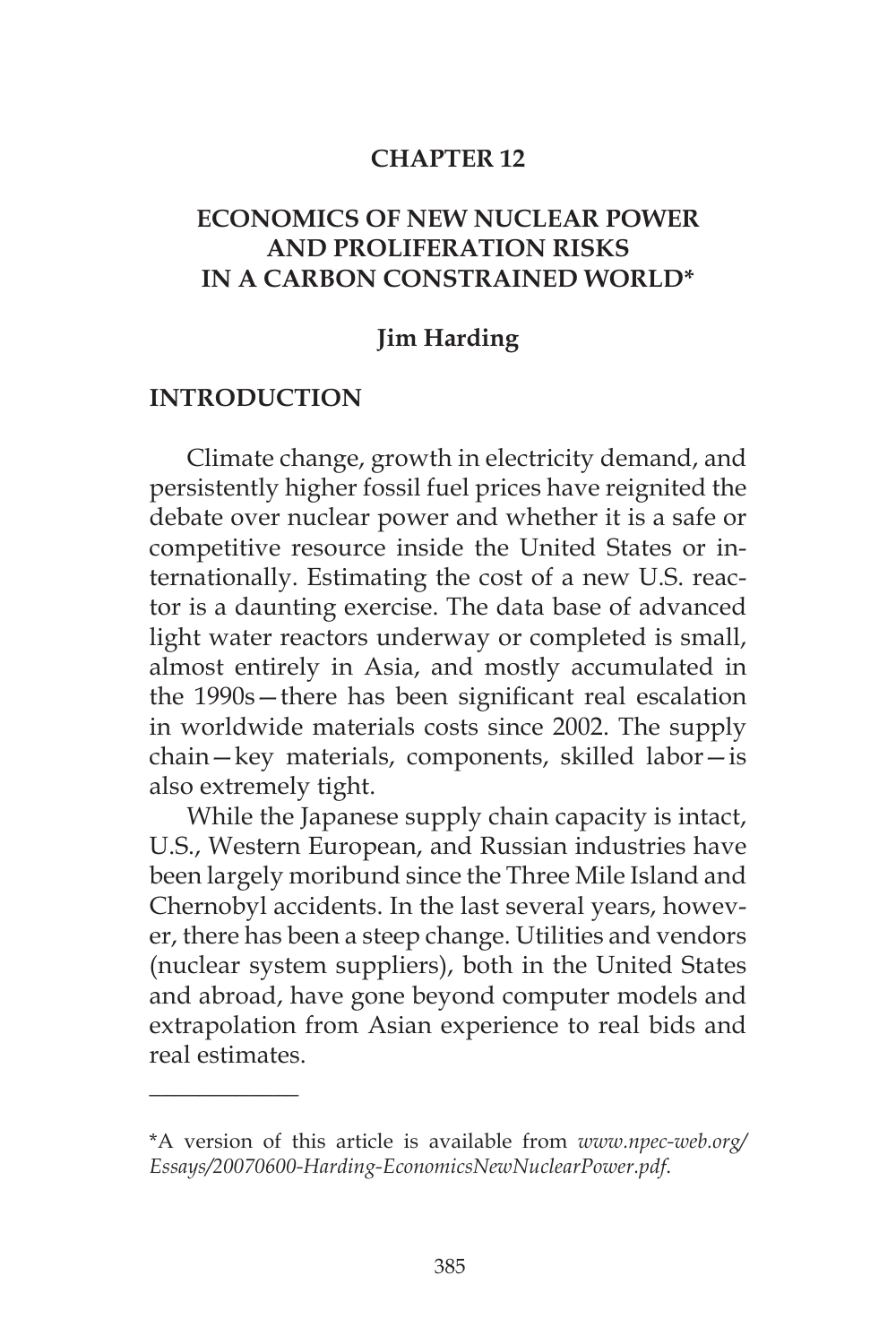Risk is reflected in contract terms, the allocation spread between vendors and utilities is often opaque. The thinly traded uranium spot market has been volatile. Electricity markets have also changed, with respect to the structure, regulation, finance, and cost and availability of competing and emerging technologies.

We do face inevitable controls on carbon emissions sometime in the future, with nuclear power obviously benefitting, whether these controls take the form of taxes or cap-and-trade approaches. One question is whether such benefits will help the nuclear industry enough.

To answer this question, we need to start by looking at probable construction or capital costs. This represents 80-90 percent of overall life-cycle cost. Other factors are important, including finance and capital cost recovery (debt, equity, taxes, and depreciation), net capital additions during operation, capacity factor, operating life, decommissioning cost, operations and maintenance, and fuel, including costs for waste management. This chapter presents two possible cases (high and low), and contrasts those results with estimates for other technologies under a range of possible carbon prices. It also offers some observations on possible worldwide growth rates for nuclear capacity, fuel cell requirements, and potential risks of weapons proliferation.

## **CAPITAL COST**

To estimate the cost of new reactors in the United States, the best place to turn might be U.S. experience, but the data is old and not easy to interpret. Plants increased in cost at rates far exceeding general inflation.1 The more plants we built, the more they cost, but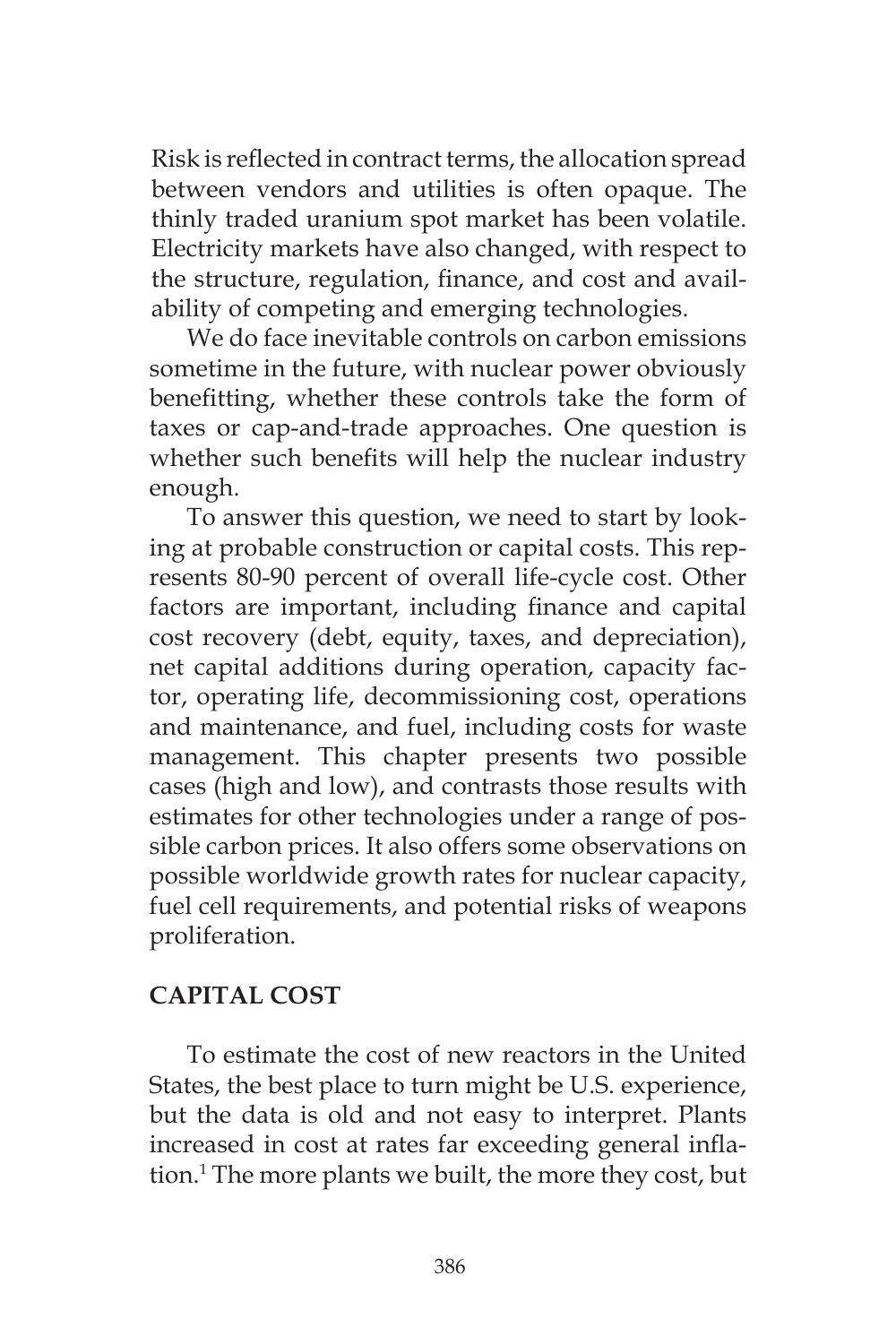that explanation is too simple—we had rising inflation and rising interest rates in the 1970s and 1980s, supply chain imbalances for key components and skilled labor, state and federal regulatory issues, design-asyou-build construction, siting and financing challenges, growing public opposition, and declining rates of electricity growth (see Figure 1).



## **Figure 1. Capital Costs of U.S. Reactors Built between 1970 and 2000.**

In the recent past, industry and government estimates for nuclear construction ranged from \$1,500 to \$2,100/ kilowatt (kW), expressed in various year dollars.<sup>2</sup> Recent bids and industry estimates, however, are far higher. In June 2009, the Ontario Power Authority declined two bids for two reactors from Atomic Energy of Canada (AECL) (\$10,800/ kW) and Areva (\$7,375/ kW). The latter was "non-conforming," which presumably means that substantial risk of delay and cost escalation was placed on the utility. The Electricity Supply Commission of South Africa also declined to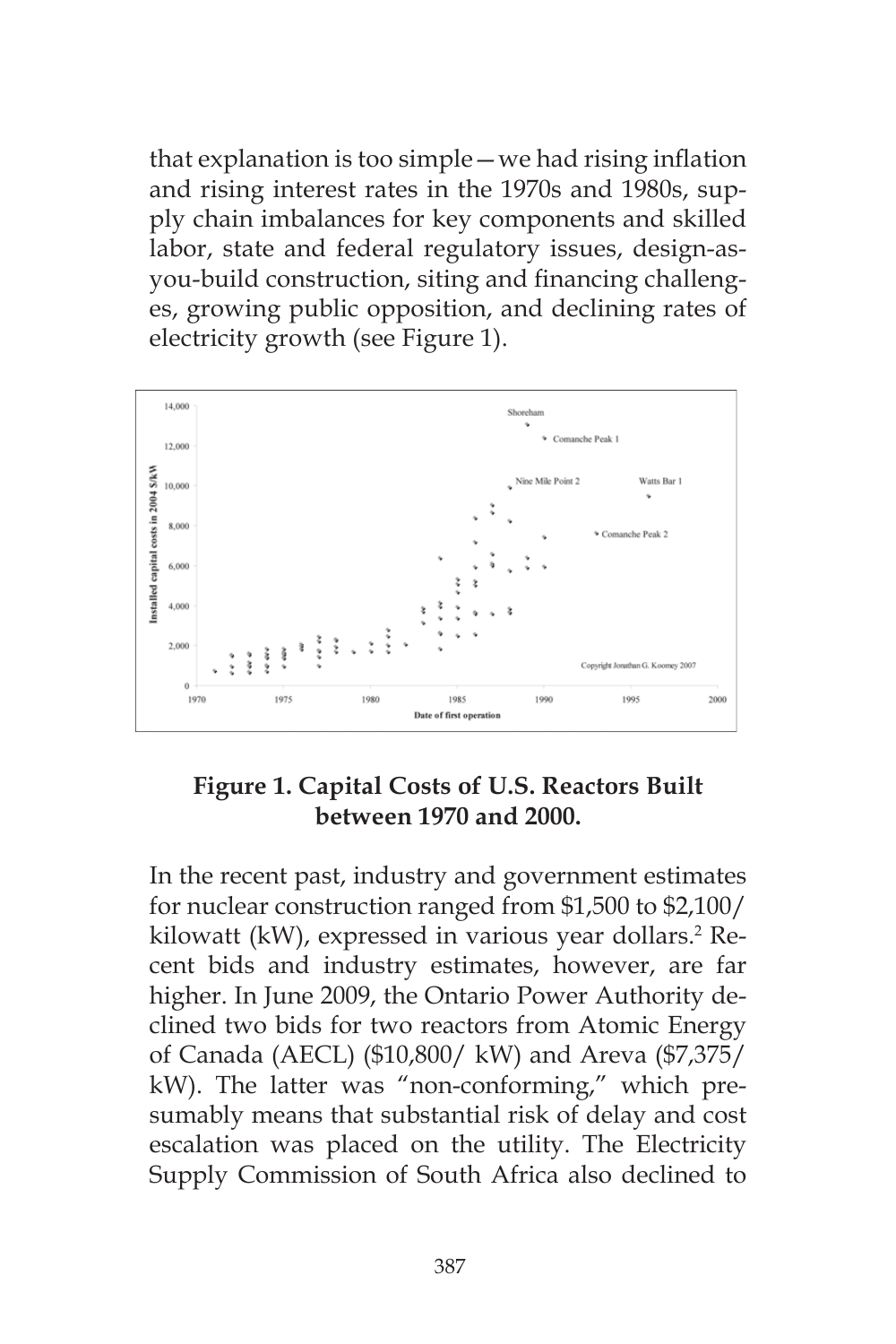accept bids this year, the lowest of which was reportedly \$6000/kW.

A variety of studies have been conducted in recent years to test past government and industry estimates. In 2003, an MIT study rejected lower cost estimates as based on software estimates, rather than real construction experience, and for failing to include key owners' costs, including land, construction oversight, and project contingencies. The report instead relied on estimates for recently completed (1993-2002) advanced light water reactors in Japan and South Korea. Overnight costs (a common convention), not including either escalation or interest during construction, are shown in Figure 2 at date of commercial operation in real 2002 dollars.3 We have not included the South Korean units in computing the average because of lower South Korean labor rates, though the average exclusive of these units is provided in Figure 2. MIT, however, assumed that the Asian experience could be directly imported to the United States, and that there would be zero real cost escalation or delay for U.S. reactors.

| Plant           | <b>Megawatts</b> | Date of<br>Commercial<br>Operation<br>(COD) | Yen@COD      | 2002\$s/kW | 2007\$s/kW |
|-----------------|------------------|---------------------------------------------|--------------|------------|------------|
| Onagawa         |                  |                                             |              |            |            |
| 3               | 825              | $Jan-02$                                    | $3.14E + 11$ | 2409       | 3332       |
| Genkai 3        | 1180             | Feb-94                                      | 3.99E+11     | 2643       | 3656       |
| Genkai 4        | 1180             | <b>Jul-97</b>                               | $3.24E+11$   | 1960       | 2711       |
| KK3             | 1000             | Ian-93                                      | $3.25E + 11$ | 2615       | 3617       |
| KK4             | 1000             | Jan-94                                      | $3.33E+11$   | 2609       | 3608       |
| KK <sub>6</sub> | 1356             | Jan-96                                      | $4.18E + 11$ | 2290       | 3167       |
| KK7             | 1356             | $Jan-97$                                    | $3.67E + 11$ | 1957       | 2707       |
| Y <sub>5</sub>  | 1000             | $Jan-04$                                    | NA.          | 1700       | 2352       |
| Y6              | 1000             | $Jan-05$                                    | NА           | 1656       | 2290       |
| Average         |                  |                                             |              | 2354       | 3257       |

## **Figure 2. MIT Cost Estimates Based on Light Water Reactors in Japan and South Korea.**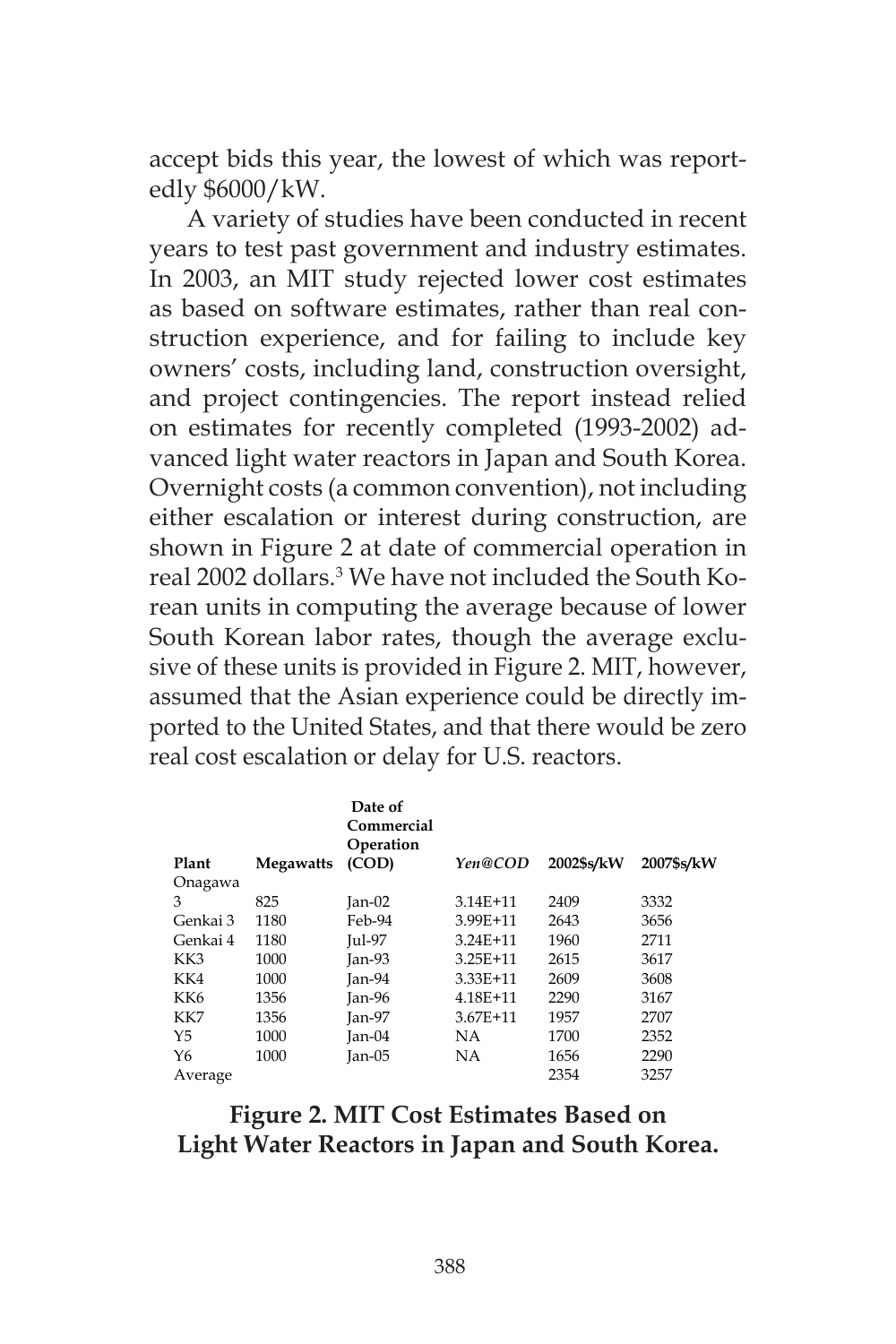The chart in Figure 3 provided by the Electric Power Research Institute shows recent cost trends for large U.S.-engineered projects. After a number of years with little or no real escalation in costs, the curve has steepened to roughly 4 percent real escalation per year, mainly driven by higher costs for steel, copper, concrete, and other materials.



**Figure 3. Cost Trends for Recent U.S.-Engineered Projects.**

Some utilities believe that other indices (e.g., "heavy construction") are more appropriate though yielding higher escalation rates (e.g., American Electric Power at 7.8 percent real through 2007).<sup>4</sup> See Figure 4.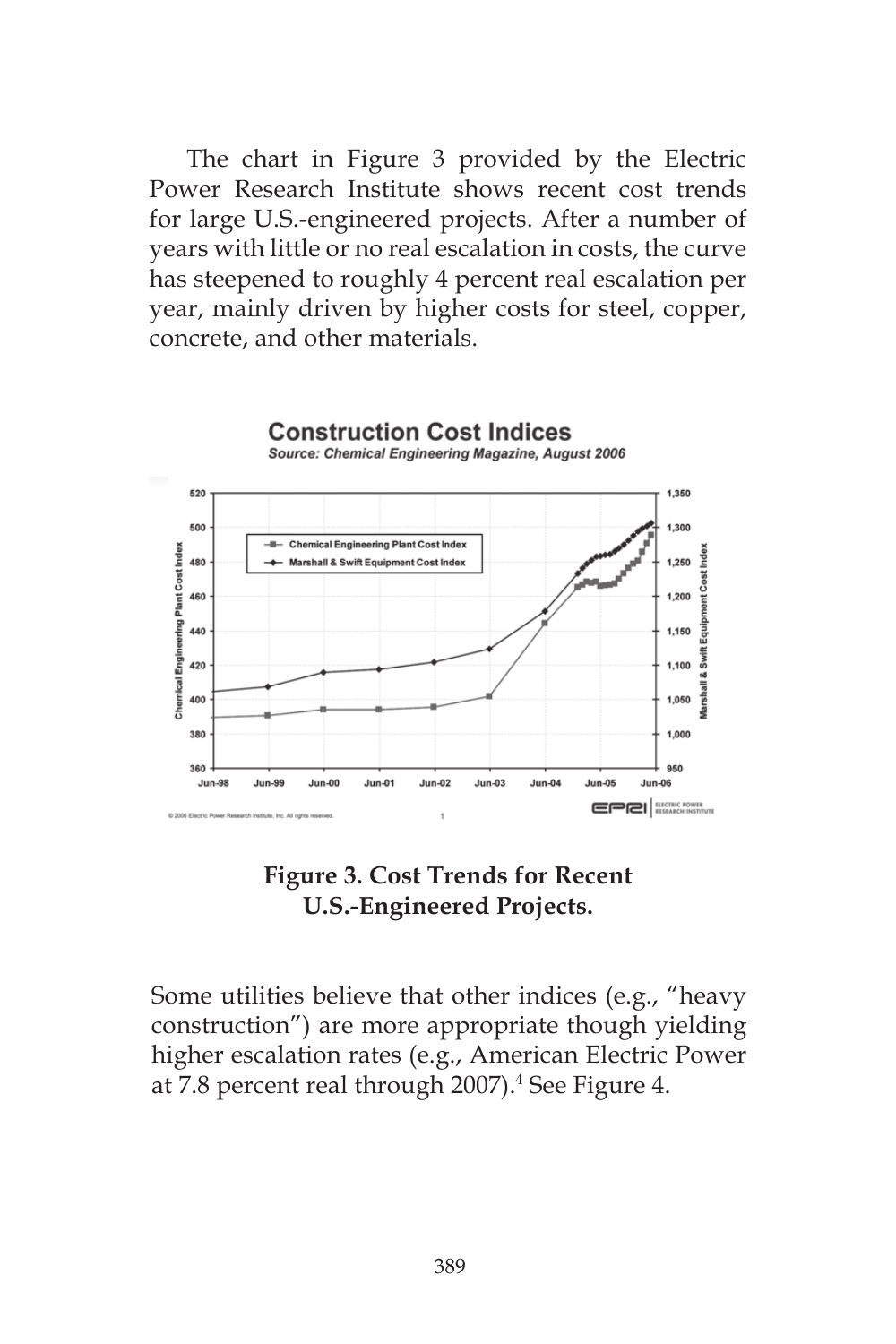| Commodity/Construction | Avg. Annual            | Avg. Annual            | Last 40 Mo.         |
|------------------------|------------------------|------------------------|---------------------|
|                        |                        |                        |                     |
| Material               | <b>Escalation</b> from | <b>Escalation</b> from | Escalation at Ratio |
|                        | 1986 to 2003           | December 2003 to       | of Recent           |
|                        |                        | April 2007             | Historical Avg.     |
| Nickel                 | 3.8%                   | 60.3%                  | 15.9x               |
| Copper                 | 3.3%                   | 69.2%                  | 21x                 |
| Cement                 | 2.7%                   | 11.6%                  | 4.3x                |
| Iron & Steel           | 1.2%                   | 19.6%                  | 16.3x               |
| Heavy construction     | 2.2%                   | 10.5%                  | 4.8x                |

## **Figure 4. Escalation Rates Based on Heavy Construction.**

Cambridge Energy Research Associates (CERA) has also begun to compile a power plant capital cost index based on current worldwide transactions by utilities and vendors, as shown in Figure 5. A Reuters press report indicated that the nuclear cost increase estimated by CERA was 185 percent (i.e., nearly trebling) from 2000 to 2008, or roughly 16 percent per year in nominal dollars. Escalation has been negative, however, for the past 18 months.



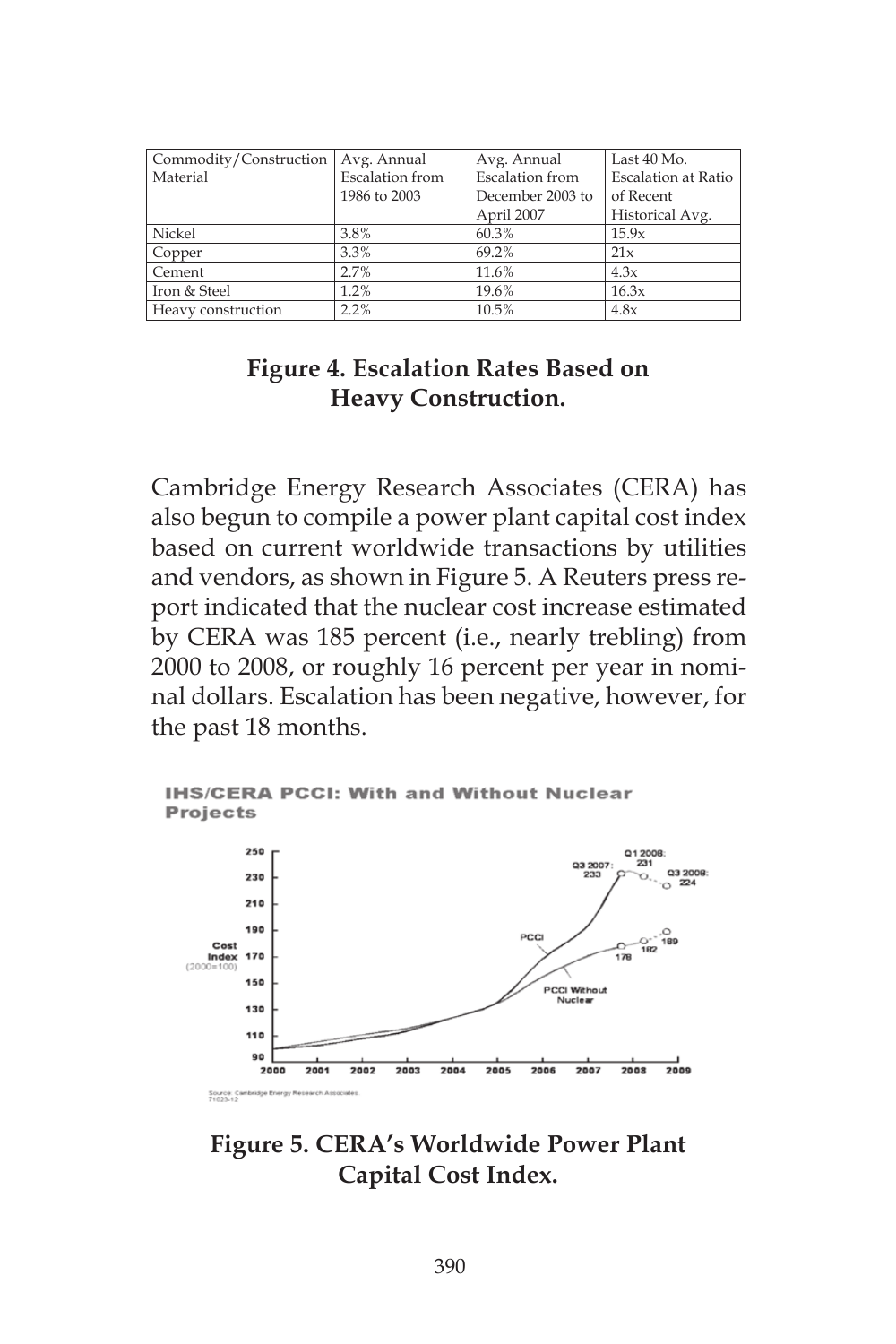The reasons for real cost escalation are extremely complex and difficult to predict. Some key factors include volatile materials prices, mostly traded in international markets; changing value of the dollar; strong demand for construction materials, especially in China and India; supply-chain imbalances and possible scarcity pricing for suppliers, sub-suppliers, engineeringprocurement-contracting (EPC) firms, and skilled labor; rising contingency insurance premiums, and/or hedging costs throughout the supply-chain; and poor or unsophisticated cost estimates from 2000-04.

In the 1970s, the usual utility practice was to get a bid for a new nuclear steam supply system (NSSS) from a vendor (then General Electric, Westinghouse, Combustion Engineering, Babcock & Wilcox, or General Atomics). The utility would typically hire an architect-engineer (e.g., Bechtel) to manage engineering design, procurement, and contracting. The current approach is different; utilities expect the vendors to hire architect-engineers and manage construction. Initially, vendors did this in the 1960s, delivering a turnkey (ready for operation) unit. While the projects being proposed today are turnkey in the sense that construction and procurement are managed by vendors instead of the utility, they are not turnkey in terms of being built for an initially agreed fixed price.

While some vendors may be willing to bid some parts of the project at a fixed price, there is little evidence of vendors being willing to bid most of the project cost at a fixed price, or as a loss leader (sold at below cost to attract future business). Bids typically include elements that are "fixed" in cost; "firm," meaning indexed to various escalators; and "variable," meaning passed through at whatever the cost turns out to be. The range in cost estimates may be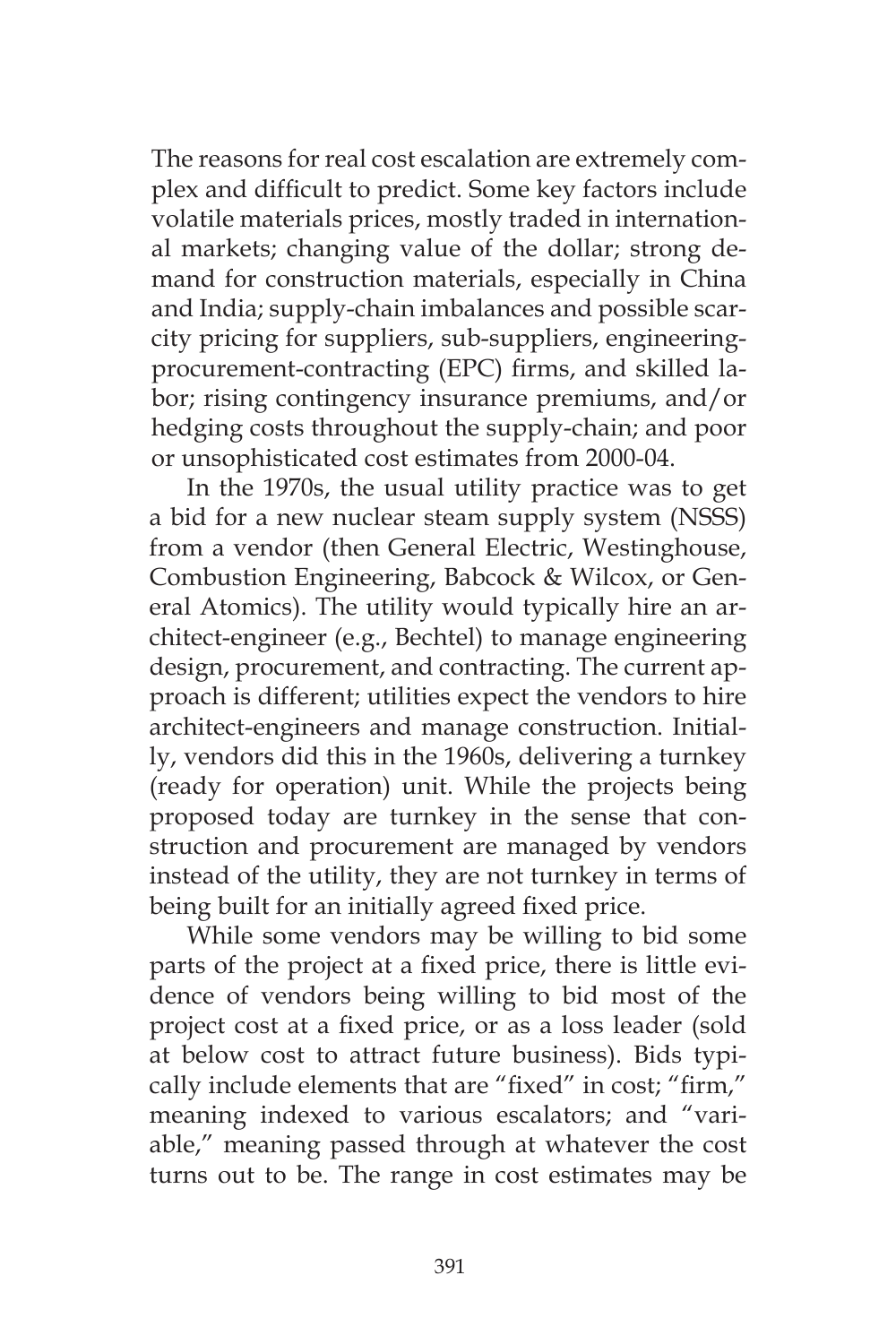substantially explained by different levels of escalation risk borne by the vendor. Vendors' bids are often not directly comparable; some may include some owners' costs (e.g., cooling towers), while others do not. Greenfield (industrial project starting from scratch on virgin land) sites are likely to be more expensive than brownfield (industrial project involving conversion of a no-longer-in-use factility), and often require substantial investments in dedicated transmission. A substantial number of recent cost estimates involve confidentiality agreements that make a thorough outside assessment and comparative analysis difficult, if not impossible.

Final completion cost is usually expressed in "mixed current dollars" at the date of commercial operation. Mixed current dollars is an unusual term. Investments are made in then current dollars, but they accrue interest from that date forward until commercial operation begins. So an investment in 2008 is in 2008 dollars, but it accumulates interest until the plant is complete. An investment in 2012 on the same plant is in 2012 dollars, but it was exposed to inflation and real escalation from 2008 to 2012, producing a sum which may be higher or lower than a 2008 investment with interest. When the plant enters service, its completion cost is the sum of early investments with interest and little inflation or escalation, plus later investments with inflation and escalation, but little interest. In the rare (if not unimaginable) case that real escalation and real interest costs are exactly zero, overnight cost equals final completion cost.

It is also possible and highly desirable, though uncommon, to state completion cost in real (discounted) constant year dollars, including real interest and real escalation during construction. This makes it possible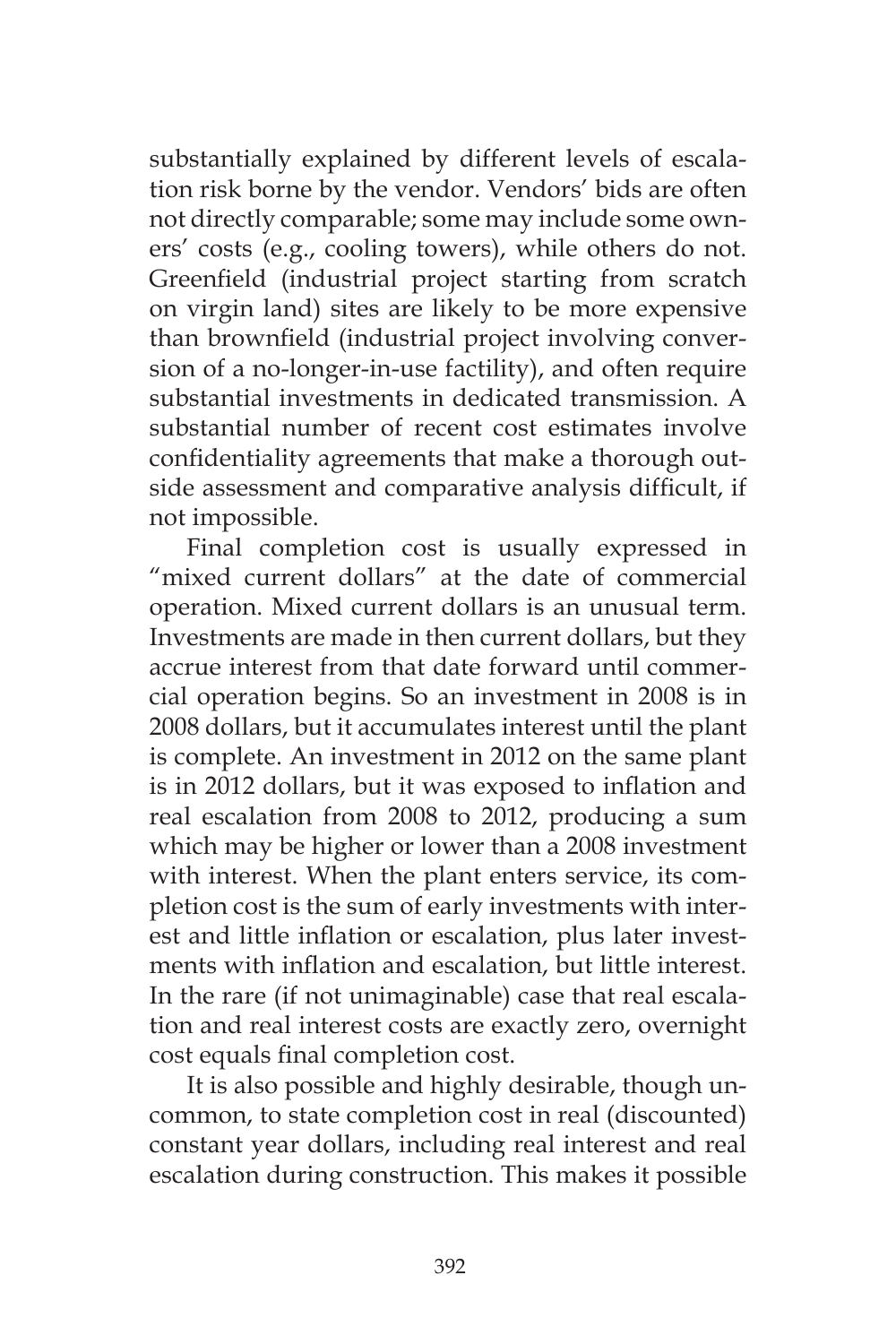to directly compare project estimates for completion in 2015 with those scheduled for 2020, which is otherwise a laborious task, mainly involving deconstructing cash flows, assumptions regarding interest during construction, real escalation during construction, and project contingencies.

Florida Power & Light (FP&L) recently filed testimony before the state Public Service Commission, with costs derived from the Tennessee Valley Authority's (TVA) 2005 estimate for new units at the nuclear plant site in Bellefonte, Alabama. The vendor's engineeringprocurement-contracting cost estimate for Bellefonte was given as \$1611/kW in 2004 dollars, not including owners' costs. FP&L escalated the Bellefonte values using a range of escalation rates and contingency assumptions, plus owners' costs.

The utility's overnight cost estimates, in 2007 dollars, included a low case estimate of \$3108/kW, midcase of \$3600/kW, and high case of \$4540/kW. The FP&L analysis includes \$200-\$250/kW in transmission integration (hooking into the regional grid) costs (see Figure 6).

| Source                      | \$/kW overnight cost |
|-----------------------------|----------------------|
| Keystone (2007)             | 2950                 |
| Constellation Energy (2008) | 3500-4500            |
| Eskom (South Africa, 2009)  | 6000                 |
| FP&L (2008)                 | 3108-3600-4540       |
| Duke Energy (2008)          | 5000                 |

## **Figure 6. Transmission Integration Costs.**

Figure 7 shows real and expected escalation rates used by various organizations for recent past escalation, and for estimating future escalation.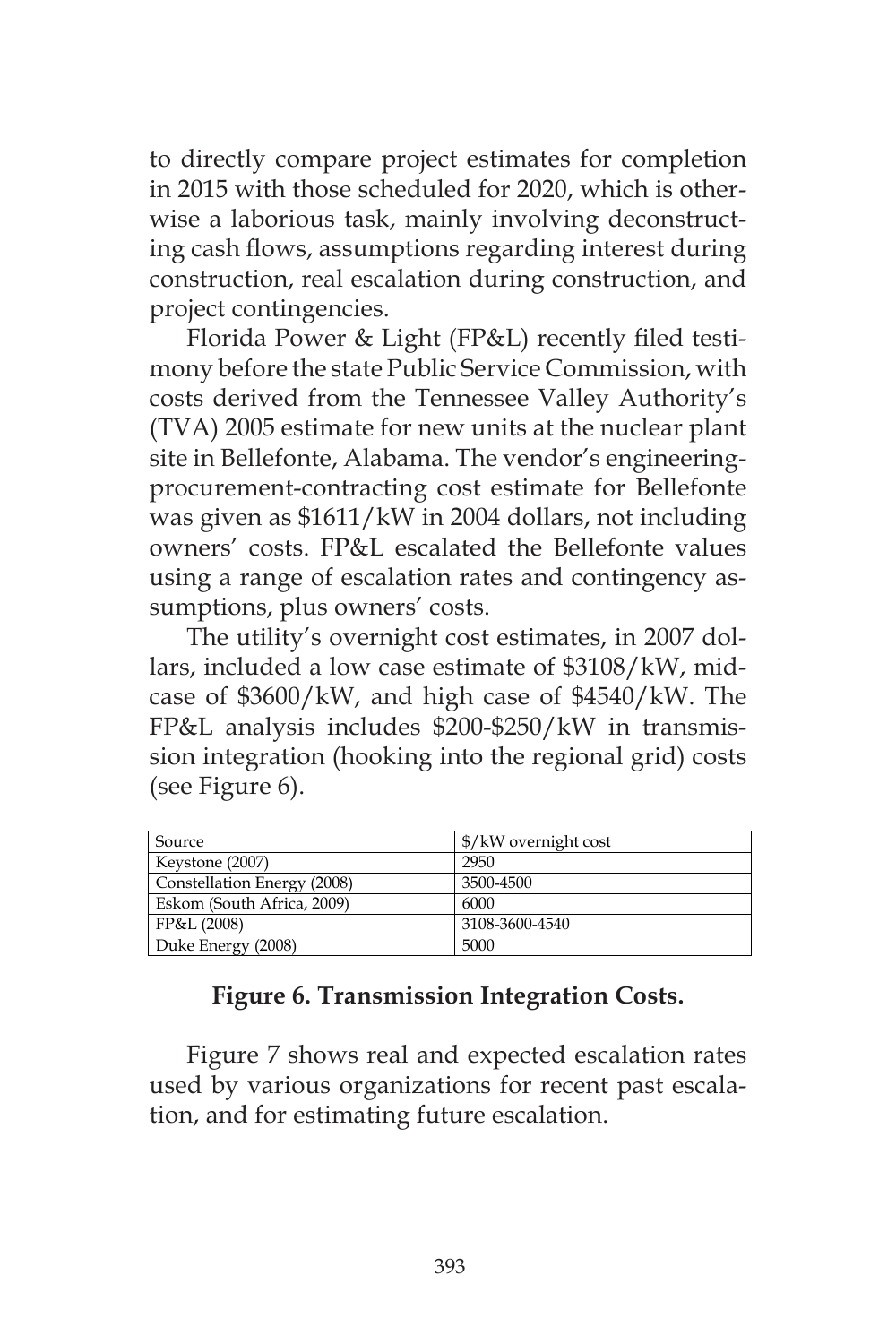| Source      | 2004-2007       | 2004-2007 real | Future      | <b>Basis</b>   |  |
|-------------|-----------------|----------------|-------------|----------------|--|
|             | nominal         |                |             |                |  |
| Keystone    | 6.0%            | 3.3%           | 0-3.3% real | Chemical plant |  |
| AEP         | 10.5 %          | 7.8%           | NΑ          | Heavy          |  |
|             |                 |                |             | construction   |  |
| <b>CERA</b> | 16%             | 13.3%          | NA          | Utility        |  |
|             |                 |                |             | generation     |  |
| FP&I.       | $10.7 - 20.7$ % | 8-18%          | $1-2%$ real | Construction   |  |
|             |                 |                |             | indices        |  |

# **Figure 7. Overnight Cost (2007 Dollars, Including Real Escalation/Interest During Construction).**

In general, there is little reason to think that escalation rates for nuclear power would be any lower, and could be substantially higher than for other generating resources. Long construction periods and high capital intensity exacerbate this problem. There is a spectacular difference between zero, 4 percent, and 14 percent per year cost escalation, especially for long lead time projects. See figures 8 and 9.

| Real        | $0\%$ /year | $4\%$ /year | 8%/year   | $14\%$ /year |
|-------------|-------------|-------------|-----------|--------------|
| escalation  |             |             |           |              |
| Medium case | \$4050/kW   | \$5400/kW   | \$7130/kW | \$9050/kW    |
| High case   | \$4540/kW   | \$6050/kW   | \$8000/kW | \$10150/kW   |

# **Figure 8. Levelized Cost of Energy (2007 Cents/Kwh, Including Interest and Operating Costs).5**

| Real        | $0\%$ /year | $4\%$ /year | 8%/year | $14\%$ /year |
|-------------|-------------|-------------|---------|--------------|
| escalation  |             |             |         |              |
| Medium case | 10.7        | 13.4        | 16.9    | 20.7         |
| High case   |             | 14.7        | 18.6    | 23.0         |

# **Figure 9. Real Escalation Percentages by Year.**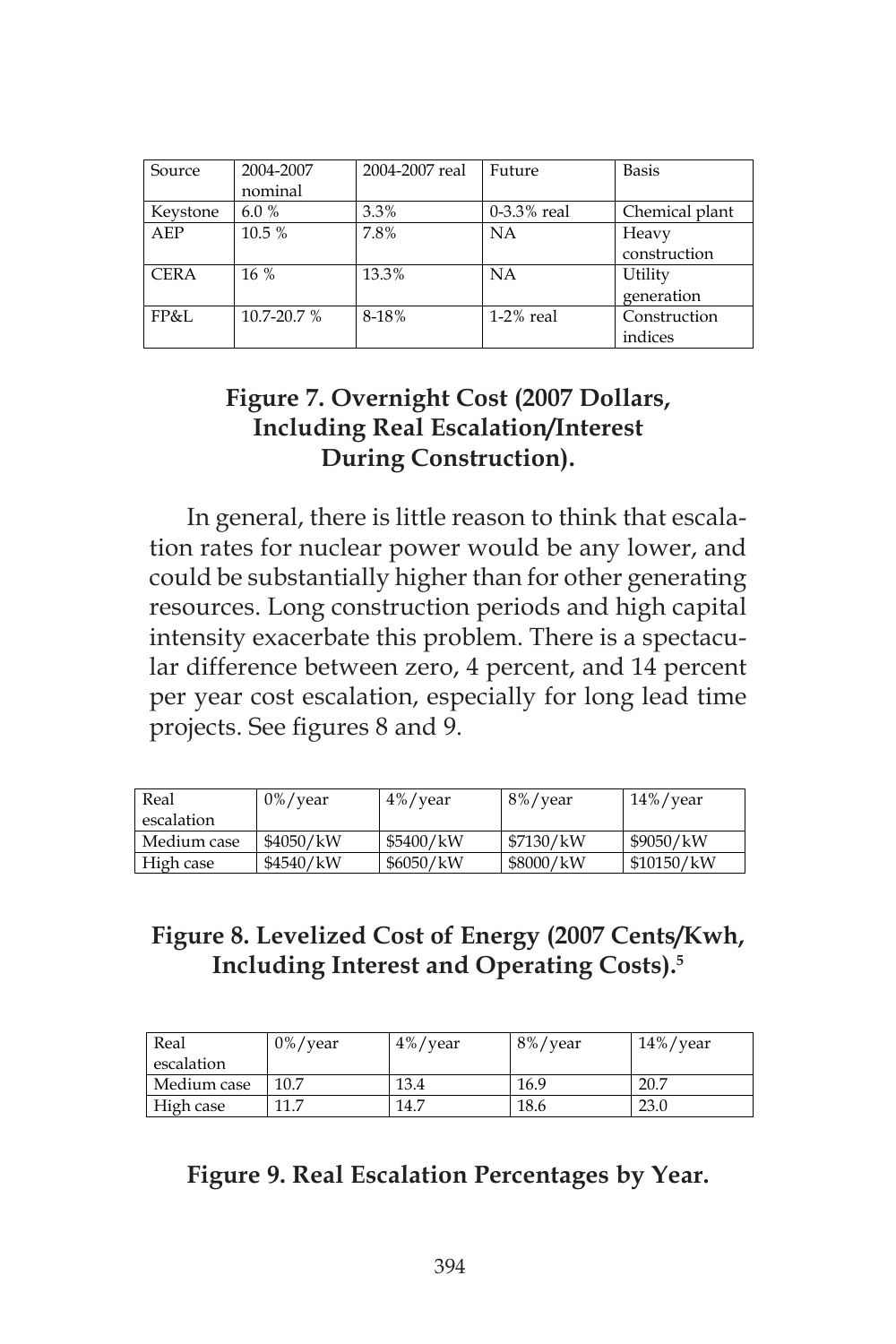## **CONSTRUCTION TIME, LEAD TIME, AND DATE OF COMPLETION**

It is very difficult to determine whether real cost escalation will continue into the future, and it clearly affects all generating options, though it is most acute for capital intensive resources. As described earlier, nuclear power faces some specific supply-chain challenges that argue against a low number. Twenty years ago, the United States had about 400 suppliers and 900 nuclear or N-stamp certificate holders (subsuppliers) licensed by the American Society of Mechanical Engineers. The numbers today are 80 and 200.<sup>6</sup>

Worldwide forging capacity for pressure vessels, steam generators, and pressurizers is limited to two qualified companies—Japan Steel Works and Creusot Forge—and the reactors' builders will be competing with each other as well as with simultaneous demand for new refinery equipment. Japan Steel Works prices have increased by 12 percent in 6 months, with a new 30 percent down payment requirement.7

Other long lead-time components, including reactor cooling pumps, diesel generators, and control and instrumentation equipment have 6-year manufacturing and procurement requirements. In the near term, reliance on foreign manufacturing capacity could complicate construction and licensing. Nuclear Regulatory Commission (NRC) Chairman Dale Klein recently indicated that reliance on foreign suppliers would require more time for quality control inspections to ensure that substandard materials are not incorporated in U.S. plants.<sup>8</sup>

Skilled labor and experienced contractors present another problem. A recent study by GE-Toshiba identified a potential shortage of craft labor within a 400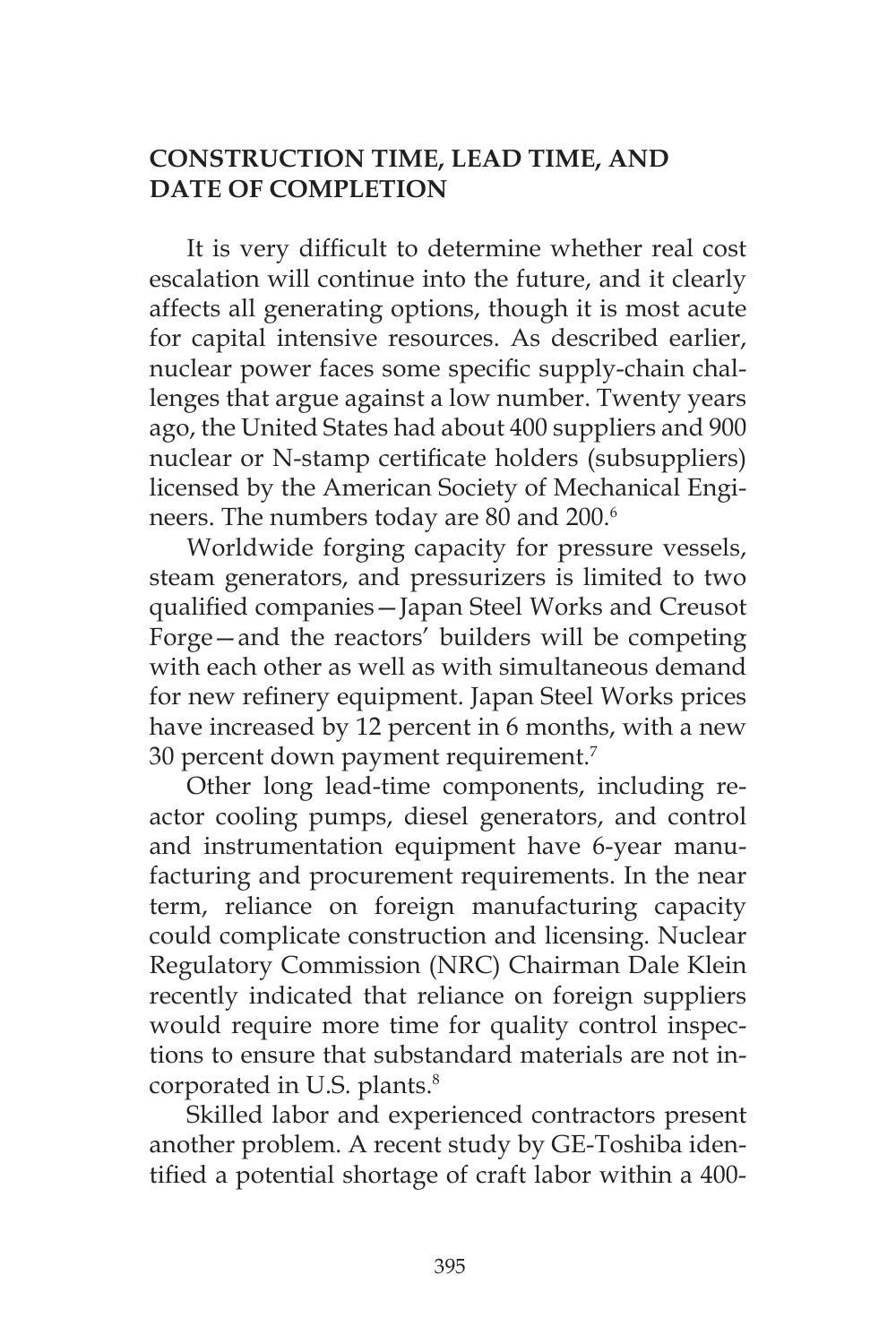mile radius of the Bellefonte site, forcing the adoption of a longer construction schedule.<sup>9</sup> Other sources have pointed to the potential for skilled labor shortages if nuclear construction expands.10

Several of these problems have clearly surfaced at the Olkiluoto 3 site in Finland, where the French vendor Areva is building a 1,600 megawatt advanced European pressurized reactor (EPR). Areva originally estimated a 4-year construction period, but the plant has fallen 18 months behind schedule, and is substantially over budget. Analysts estimate that Areva's share of the loss on the turnkey contract will exceed \$1 billion. Concrete poured for the foundation of the nuclear island was found to be more porous than the Finnish regulator would accept. Hot and cold legs of the reactor cooling system required reforging.

At a recent conference in Nice, Areva official Luc Oursel indicated that the company had underestimated what it would take to reactivate the global supply chain for a new nuclear plant. In particular, they were not "100 percent assured to have a good quality of supply," were not sufficiently familiar with the "specific regulatory context" in Finland, and began building without a complete design. Some 1,360 workers from 28 different nations are now at work at the site. The project manager for STUK, the Finnish regulator, added that "a complete design would be the ideal. But I don't think there's a vendor in the world who would do that before knowing whether they would get a contract. That's real life."<sup>11</sup>

The industry believes that standardization and "learning curves," coupled with resolving supply chain imbalances, will drive costs lower over time. But there are chicken-and-egg problems with this conclusion. Utilities may not order new plants and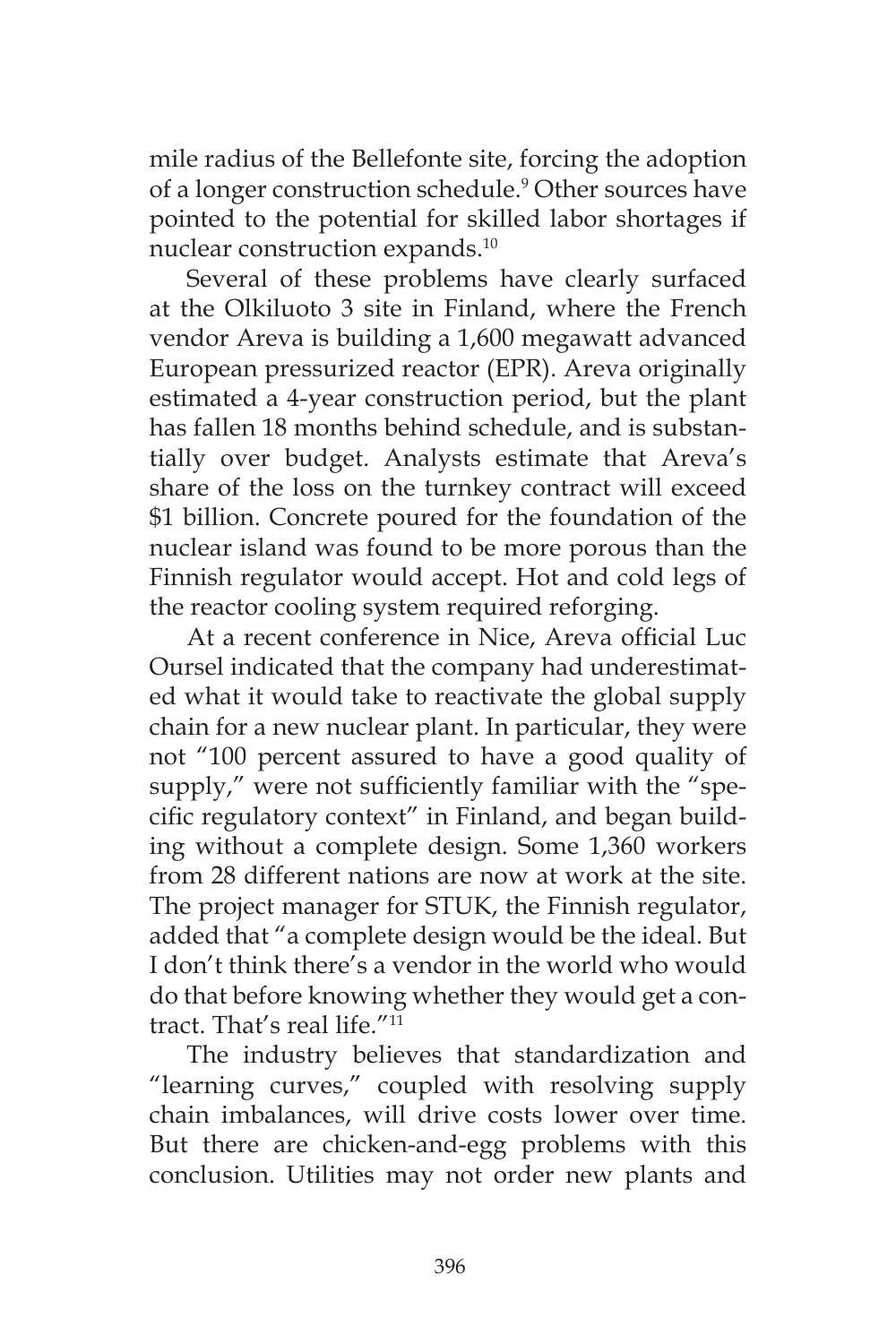equipment if capacity is limited and costs are uncertain. Suppliers may not expand production capacity if orders are not immediately forthcoming. As suggested in the comment above, vendors may not be willing to complete engineering designs before contracts are awarded. Moreover, given the structure of the U.S. utility industry, learning curves may be hard to achieve, with different utilities in different parts of the country considering standardized but different reactor designs.

The French experience most strongly suggests that rapid construction is best achieved with one utility ordering one basic design at a steady rate, keeping vendors, subsuppliers, and construction crews operating near capacity and able to move smoothly from one project to the next.<sup>12</sup> That model of single government vendor, coordinated procurement, and single government utility is rare, if not unique and unavailable, in today's world.

Market and regulatory issues also play a role. In most restructured U.S. markets, utilities would not be able to "rate base" new nuclear generation, and would instead need to rely on sales in the wholesale market, where trades are often thin, unpredictable, and short in duration. Plants built in that environment would have a very unfavorable financing structure (e.g., 70 percent equity and 30 percent debt).

In more traditional markets, utilities will probably be required to prepare integrated resource plans, comparing all supply and demand side options, including utility and nonutility owned generation. The utility might then be required to run a competitive procurement process that could include utility-owned nuclear generation. Regulators will probably consider cost caps, and/or annual prudence reviews, as a condition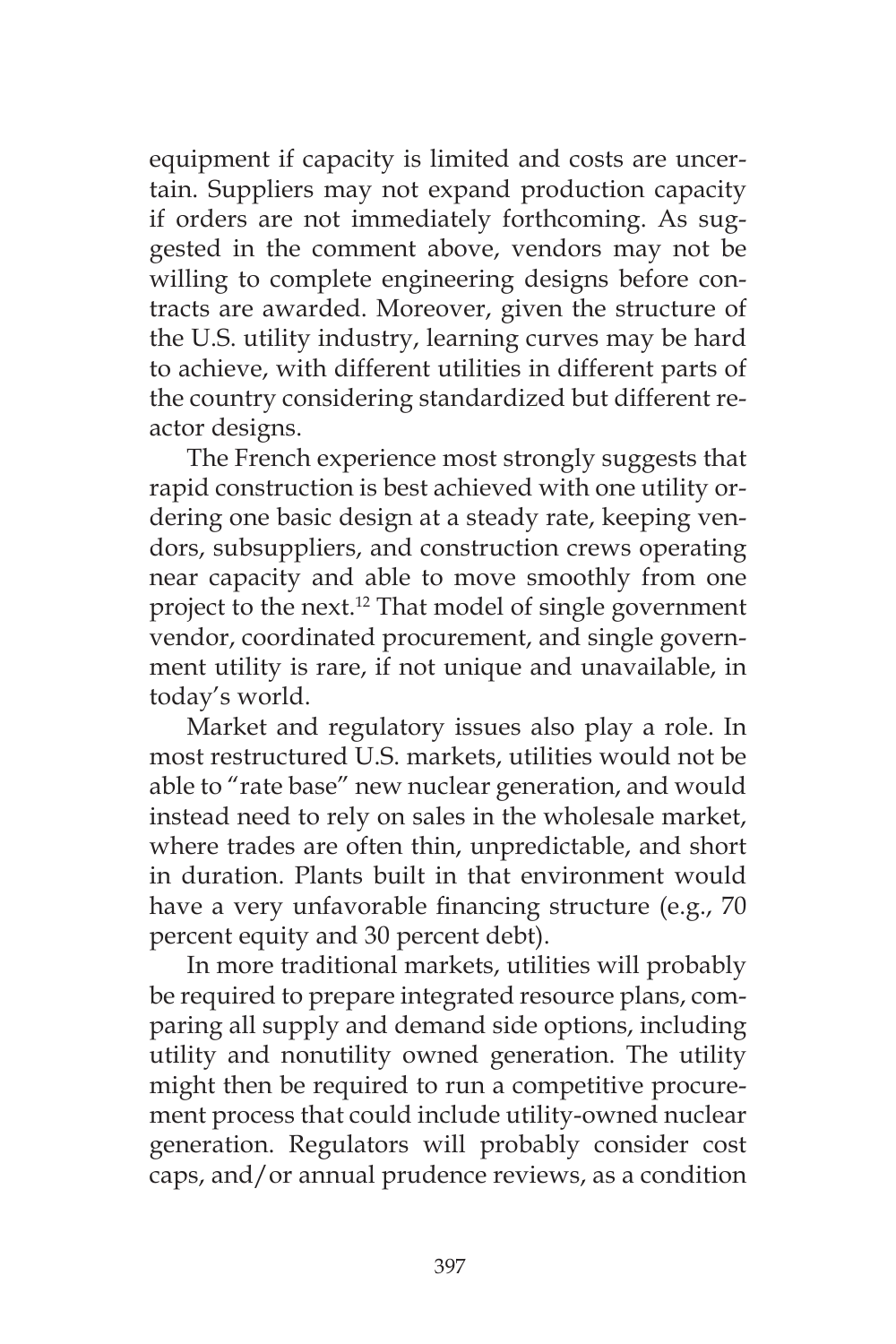of final approval. Some states may take a more supportive and proactive position, for example by permitting utilities to recover construction work in rate base despite near-term rate impacts.<sup>13</sup> In other states, charging costs to customers before the plant came into service would not be acceptable or consistent with current law.14

The MIT study assumed a financial structure of 50 percent debt (at 8 percent) and 50 percent equity (at 15 percent), including a modest equity risk premium (3 percent) for a new nuclear plant. Those assumptions are reasonable for an investor-owned utility able to access rate base. However, a recent report by Moody's indicates that virtually any utility planning to build a large nuclear plant would almost inevitably face a rating downgrade, increasing the cost of money during construction.15

The 2005 National Energy Policy Act included several subsidies to jump start low carbon emission resources, the most important of which involved federal loan guarantees. In May 2007, the Department of Energy (DoE) released a second draft of its loan guarantee rules. The draft rule provides for the federal government to guarantee 90 percent of the debt, so long as the amount does not exceed 80 percent of the total project cost. DoE also indicated that it was considering a significant minimum equity stake on the part of any developer, and that guarantees should be limited to five projects that use the same technology.

Three features of the program diminish its value: first, the government-backed debt cannot be stripped from the total debt; second, the nonguaranteed fraction of debt is subordinated to the covered fraction; and finally, DoE's fiscal 2008 budget proposes \$9 billion in total loan guarantees of which \$4 billion would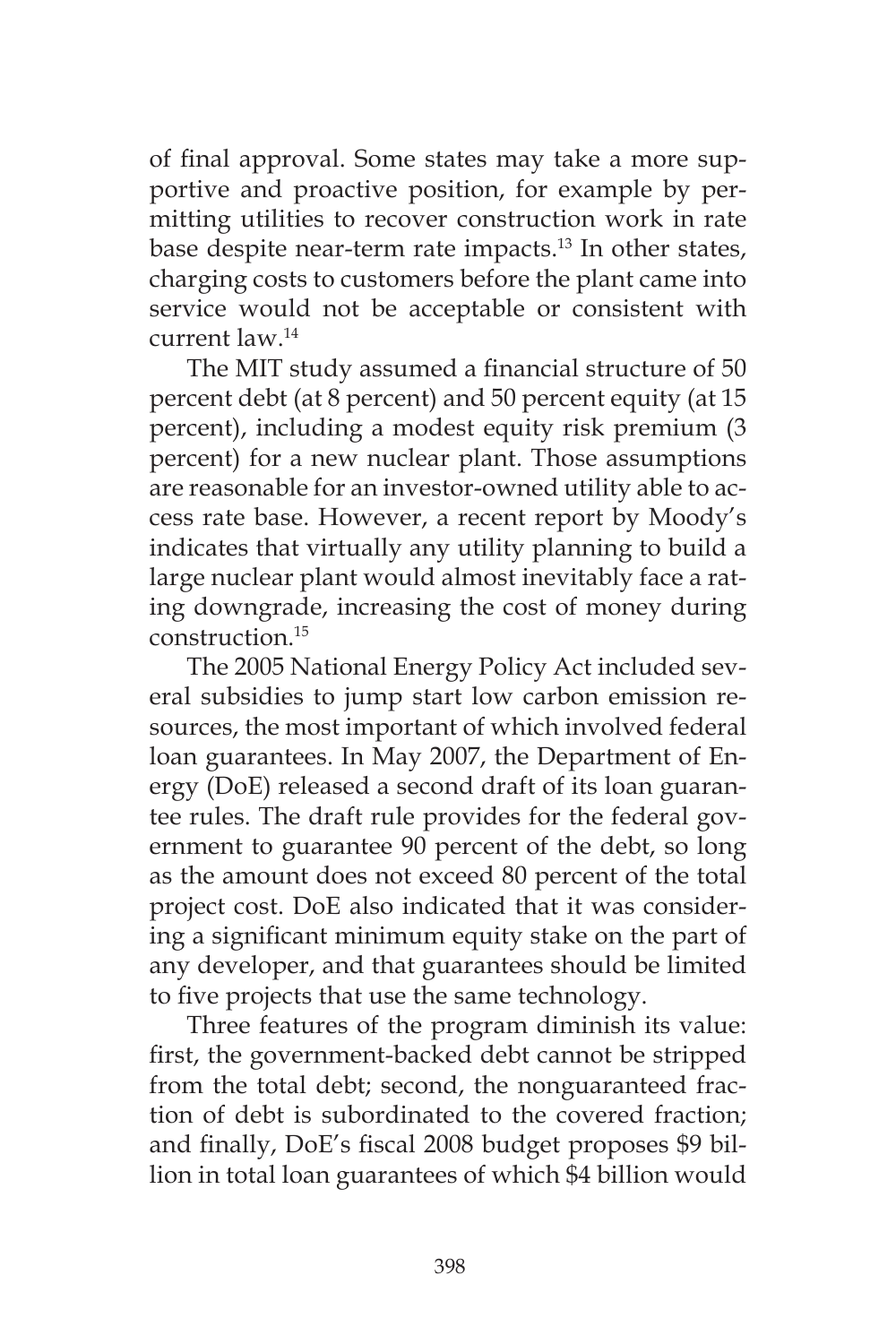be allocated to nuclear plants and coal with carbon sequestration. A banker contacted by the trade journal *Nucleonics Week* commented that the first two features devalue the debt from a possible AAA rating to "single B or double D."16 Four billion dollars in loan guarantees also might cover only one or two new units.

In general, most prospective nuclear builders regard these provisions as potentially valuable, but uncertain, unlikely to be sustained over the long term, and not a tipping point for a nuclear investment. Finally, it is important to emphasize that government subsidies do not reduce the cost of nuclear power; they spread risk and cost to taxpayers and reduce prices to ratepayers.

Interest during construction depends on several key factors—duration of construction, shape of outlays, the debt to equity ratio, and returns on both debt and equity. The U.S. Energy Information Administration assumes a 6-year construction period for a new reactor. Some vendors believe it can be done in 4 years. The MIT base case was 5 years.

## **OPERATING, MAINTENANCE, AND FUEL COSTS**

One of the most important parameters affecting lifecycle cost is reactor performance, or capacity factor. U.S. average nuclear capacity factors have increased from below 60 percent during most of the 1980s to nearly 90 percent in the post-2000 period.17 Some of the increase is attributable to changes in technical specifications for equipment to operate within a wider range and to higher fuel enrichments. The first reduces the number of equipment related reactor trips and shutdowns. The second reduces the number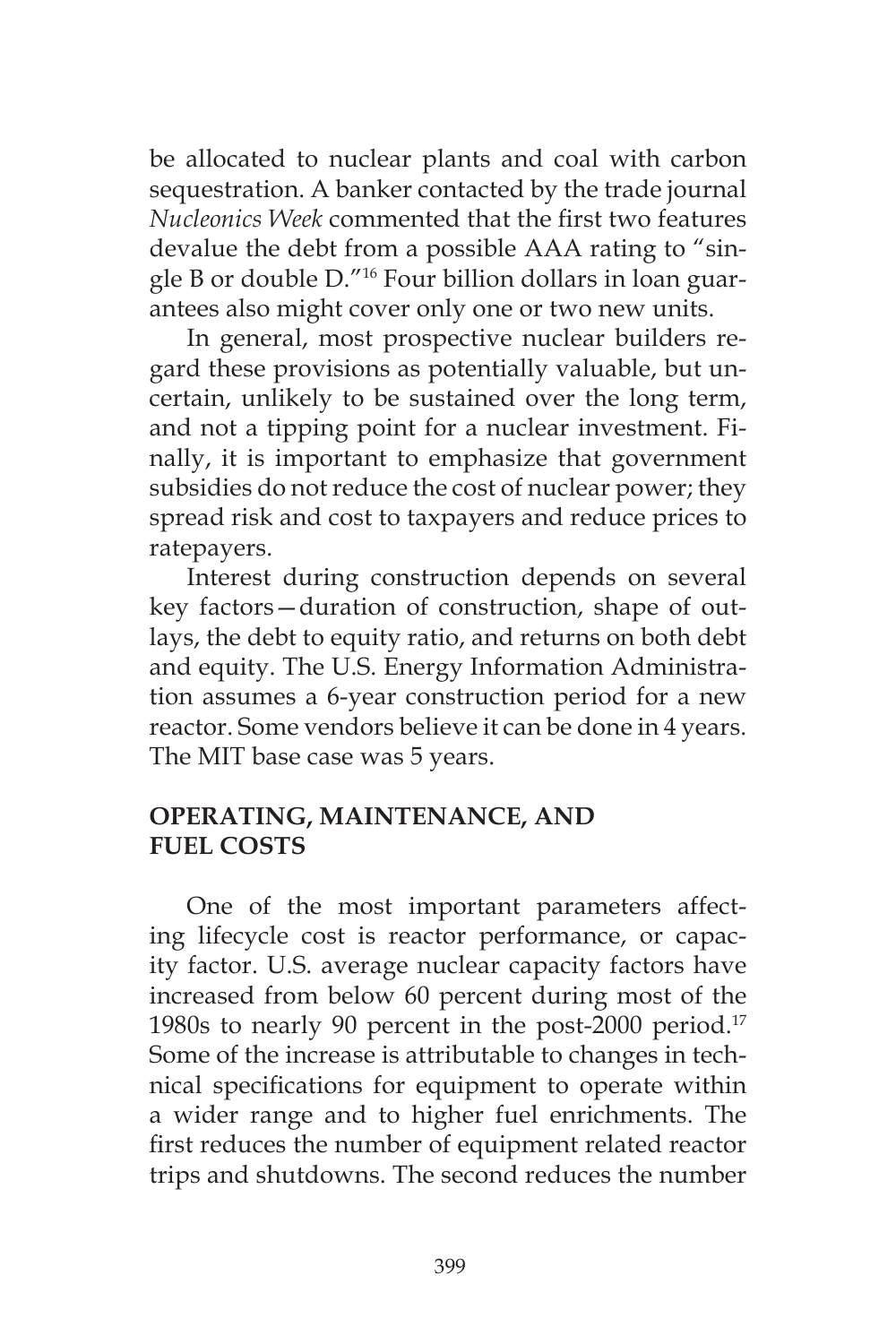of refueling outages. It may also be true that outages are more frequent in early years ("teething") and later years ("aging"). A reasonable lifetime range for future units is 75 to 85 percent.

Advanced light water reactors may have lower operations and maintenance costs than current units, based on the use of more passive safety systems. Including capital additions (essentially capitalized operations and maintenance), the current U.S. average is about \$100-\$120/kW-year, inclusive of administrative and general (essentially pension and insurance) costs. There is no recent history of real escalation in the value, and it is probably appropriate for both a low and high estimate.

Nuclear fuel costs have many components—uranium mining and milling, conversion to UF6, enrichment, reconversion, fuel fabrication, shipping costs, interest costs on fuel in inventory, and spent fuel management and disposition. The 2003 MIT study calculated a 5 mill (half a cent) per kW hour cost for all these steps, based on then-current uranium prices of \$13.60/pound (lb). Spot market prices for uranium in early June 2007 were \$135/lb, tripling since October 2006. The reasons for the price increase are somewhat complicated. They are now about \$44/lb.

Uranium prices have been volatile over the past 3 decades. Real spot prices almost sextupled from 1973 to 1976, then dropped steeply through 2002, but have risen dramatically since that time. The problem is not declining physical supplies of uranium, cost of production, or growth in demand for nuclear fuel. The key problem is that much uranium demand over the past 2 decades has been met by inexpensive "secondary supplies," including surplus inventories from cancelled or shut-down units (1980s-1990s) in the United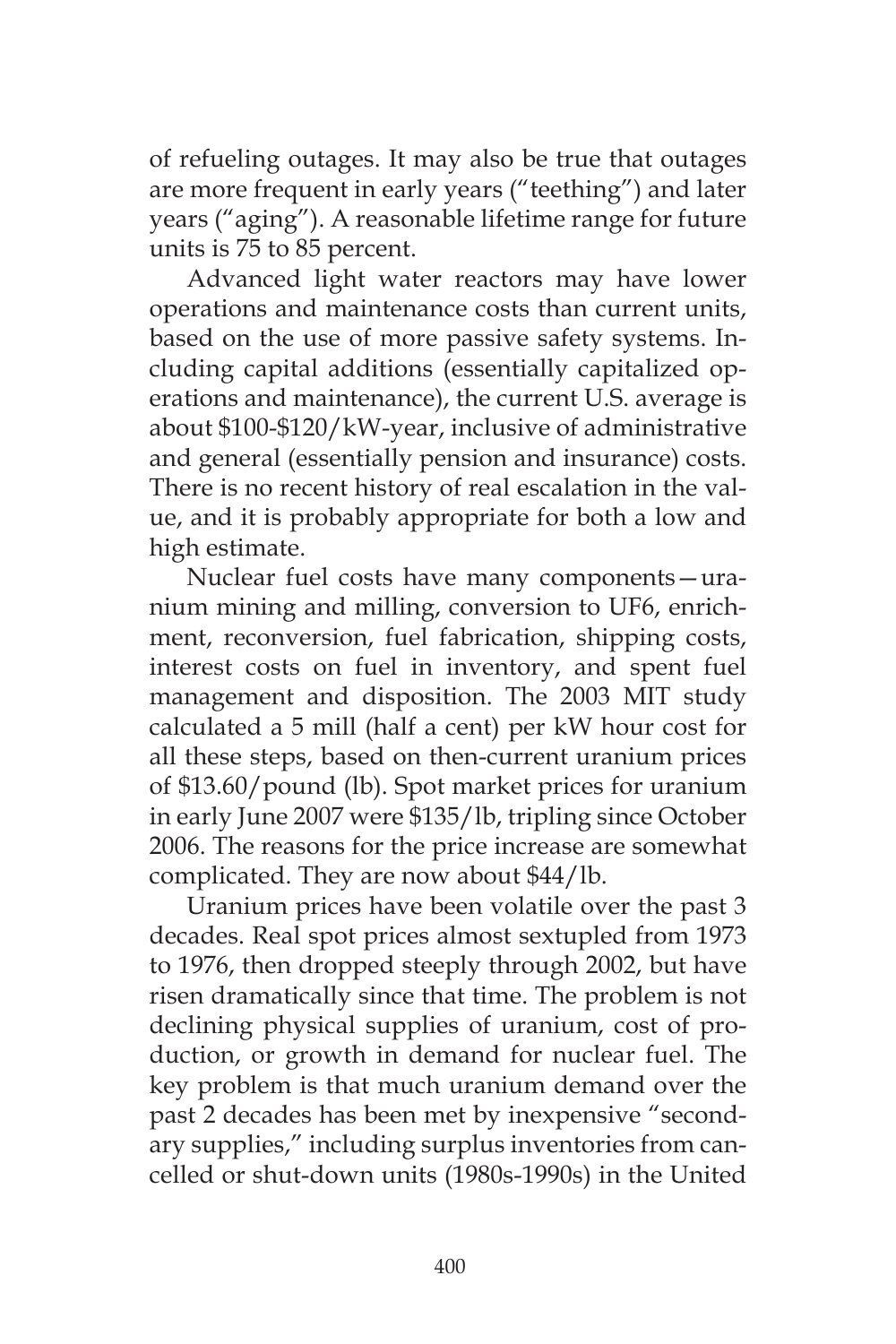States, Western Europe, and Russia; purchase of surplus Russian and U.S. Government stockpiles (mid-1990s); and diluting highly enriched uranium from surplus Russian nuclear weapons (1998-2013) with natural uranium.

Worldwide uranium production is about 60 percent of current uranium demand.18 Existing spot uranium prices clearly support enhanced production, both in the United States and abroad, but lead times for new mines are long. The same situation applies to enrichment. Uranium mining expansion will need to be better than 1980s rates of expansion to meet 2015 demands, particularly with limited enrichment capacity worldwide.

 Nuclear plant owners and utility customers are not currently facing strikingly higher fuel prices, mainly because current contracts were written during a period of surplus and include price ceilings. The same basic situation applies to enrichment cost and supply. Most current long-term contracts expire by 2012, and secondary supplies decline rapidly during that period. The price ceilings in long-term contracts also mean that those parties that might pursue new mines or enrichment plants have not benefited substantially from price signals in the spot market. It also means that utilities with uranium and enrichment contracts largely expiring in 2012-13 must enter the market this year or next to ensure adequate supplies in the future.

 Assuming current prices for uranium and enrichment (\$44/lb and \$160/kgSWU), nuclear fuel cycle costs are about twice the amount calculated in the MIT analysis. While these price increases are dramatic, they do not justify reprocessing to recover plutonium from spent fuel for subsequent recycling as mixed oxide fuel (MOx) in light water reactors. The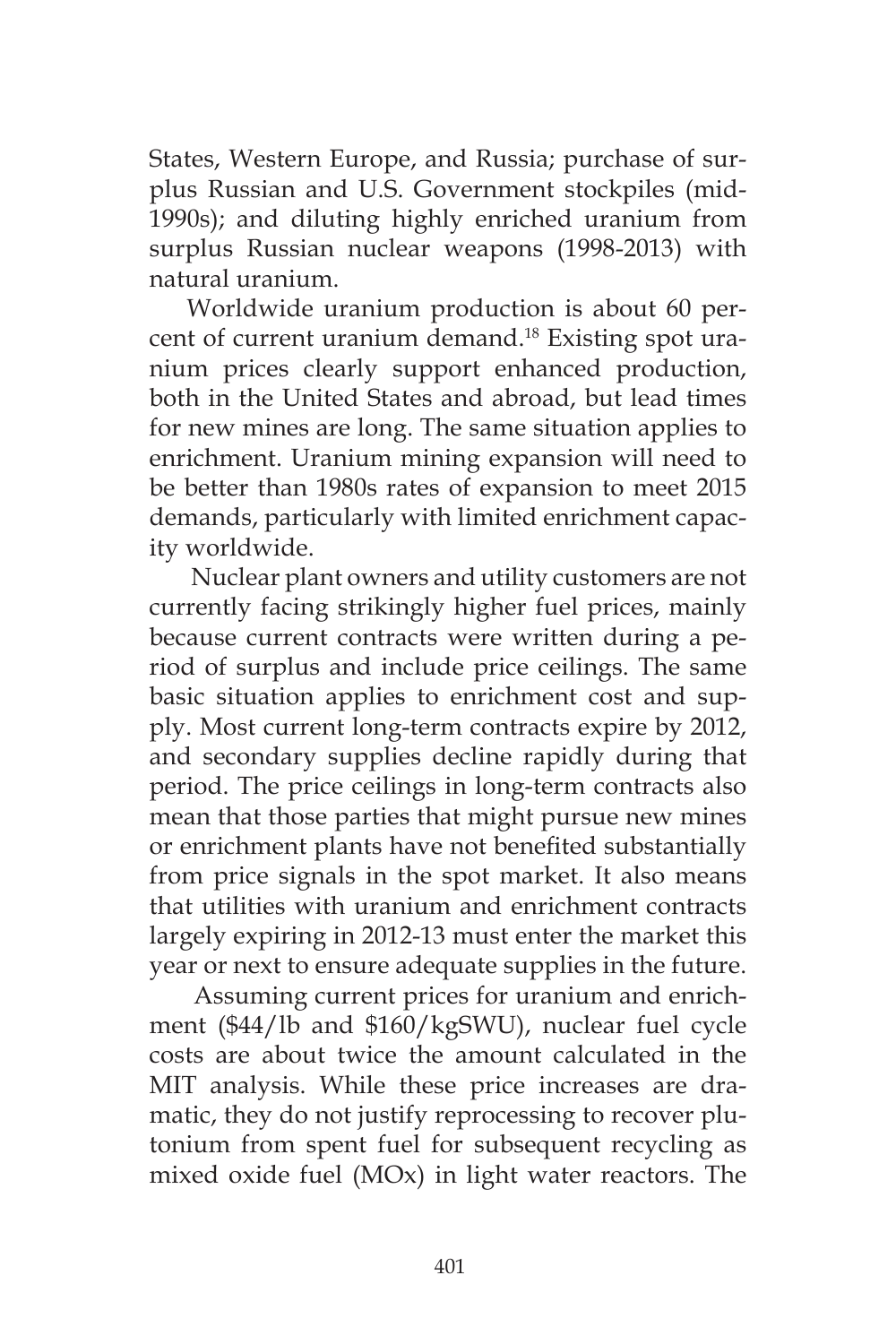2003 MIT study compared this choice with \$13.60/lb uranium and \$100/kgSWU enrichment prices. This yielded a 5 mill/kWh fuel price; using very conservative estimates for reprocessing and mixed oxide fuel fabrication yielded closed cycle fuel costs that were more than a factor of four higher. With \$2000/ton reprocessing and \$1500/kg mixed oxide fuel prices, a closed fuel cycle costs about twice the MIT value, or 4.3 cents/kWh.

#### **CARBON CONSTRAINTS**

With carbon constraints (specified as taxes or a cap-and-trade approach), nuclear power's competitive position improves. Standard & Poor's (S&P) recently released an economic analysis on the sensitivity of electricity generation technologies to carbon controls.19 Only plant—rather than full fuel cycle emissions were considered. The base case capital cost estimate for nuclear power was \$4000/kW, which is generally in line with the values calculated here. Operations and maintenance (O&M) costs were in line with the values calculated here, but the nuclear fuel price was estimated at 0.7 cents/kWh—roughly 2-3 times too low. The price of natural gas was estimated at \$7 per million British thermal unit (BTU).

Coal price estimates ranged from \$1-\$1.80 per million BTU for Wyoming and eastern coal respectively. Direct comparison with the values calculated here can be somewhat tricky, mainly because S&P does not show all financial assumptions (see Figure 10). The first row of bold numbers shows internal costs, without carbon capture or taxes. The second bold row shows costs with carbon capture and sequestration, and the final bold row shows costs with carbon credits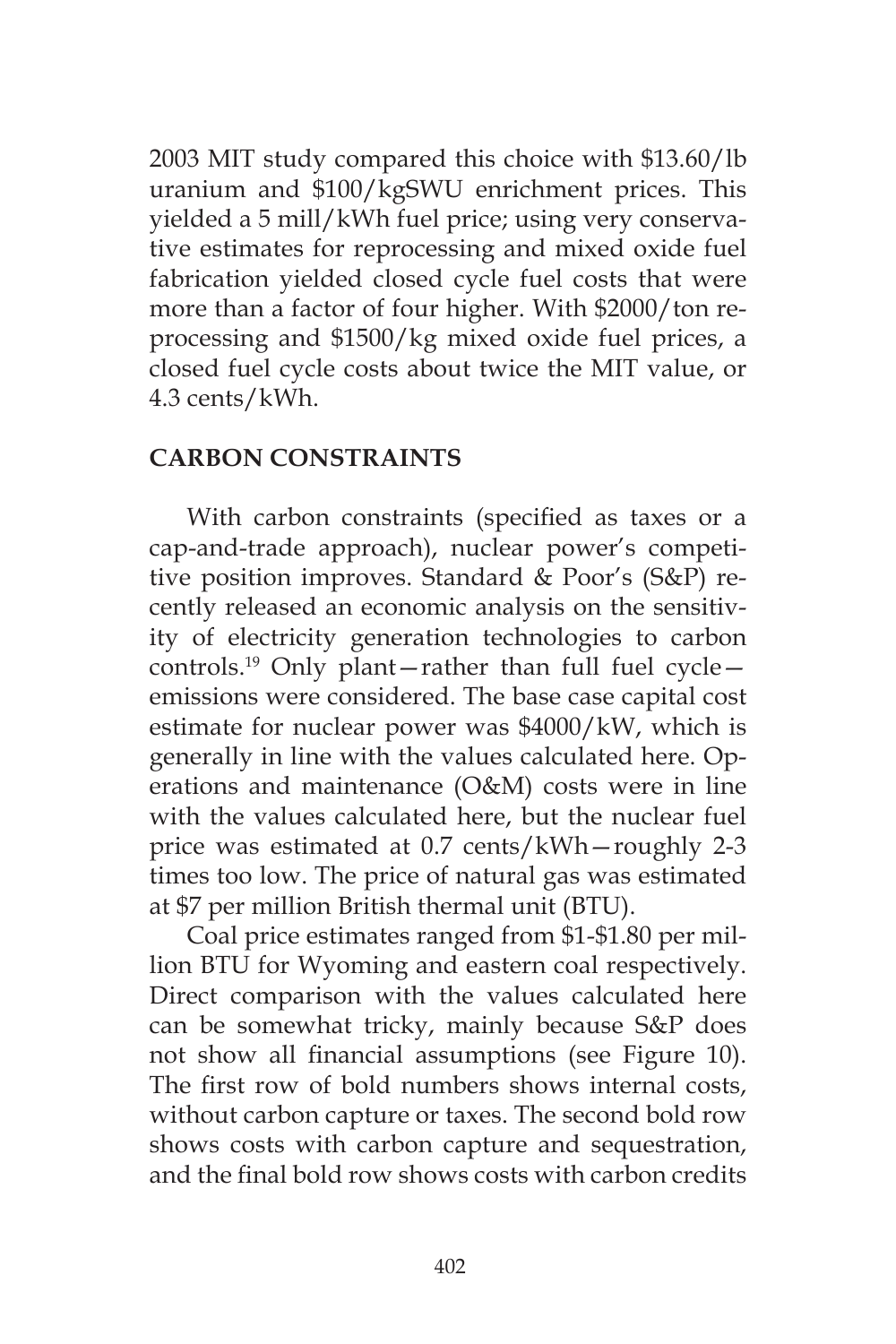or taxes of \$10-\$30/ton. As shown, nuclear power has only a modest advantage over coal (either pulverized or integrated gasification combined cycle [IGCC]) if carbon sequestration is required. It is significantly less competitive with carbon taxes or credits, if they are available in a range of \$10-\$30/ton of  $\text{CO}_2$ .

|                      | Pulverized  | Gas         | Western     | Wind | Nuclear      |
|----------------------|-------------|-------------|-------------|------|--------------|
|                      | Coal        | <b>CCCT</b> | IGCC        |      |              |
| Capital<br>Cost      | 2438        | 700         | 2925        | 1700 | 4000         |
| (\$/kW)              |             |             |             |      |              |
| Capacity<br>Factor   | 85          | 65          | 80          | 33   | 85           |
| $(\%)$               |             |             |             |      |              |
| O&M<br>Fixed         | 45          | 20          | 60          | 25   | 100          |
| $(\frac{f}{k}$ W-yr) |             |             |             |      |              |
| TonsCO2/MWh          | 0.87        | 0.37        | 0.94        | NA   | NA           |
| Total<br>cost        | 5.8         | 6.8         | 6.5         | 7.1  | $8.9 - 9.8i$ |
| (cents/kWh)          |             |             |             |      |              |
| Carbon Capture       |             |             |             |      |              |
| Capital<br>Cost      | 940         | 470         | 450         | NA   | NA           |
| $(\frac{5}{kW})$     |             |             |             |      |              |
| Energy penalty       | 25          | 13          | 15          | NA   | NA           |
| $(\%)$               |             |             |             |      |              |
| TonsCO2/MWh          | 0.09        | 0.04        | 0.09        | NA   | NA           |
| Cost for capture     | 6.2         | 2.8         | 3.6         | NA.  | NA           |
| and sequestration    |             |             |             |      |              |
| (cents/kWh)          |             |             |             |      |              |
| Total<br>cost        | 12.0        | 9.6         | 10.1        | 7.1  | 8.9-9.8      |
| (cents/kWh)          |             |             |             |      |              |
| Total cost with      | $6.2 - 7.9$ | $7 - 7.7$   | $6.5 - 8.4$ | 7.1  | 8.9-9.8      |
| carbon credits at    |             |             |             |      |              |
| $$10-30/t$ on        |             |             |             |      |              |

i . The higher value uses the fuel cost estimate provided above.

# **Figure 10. Comparison of Prices of Various Energy Sources.**

Standard & Poor estimates for carbon capture appear pessimistic, and for pulverized coal, unrealistic. A recent International Energy Agency (IEA) analysis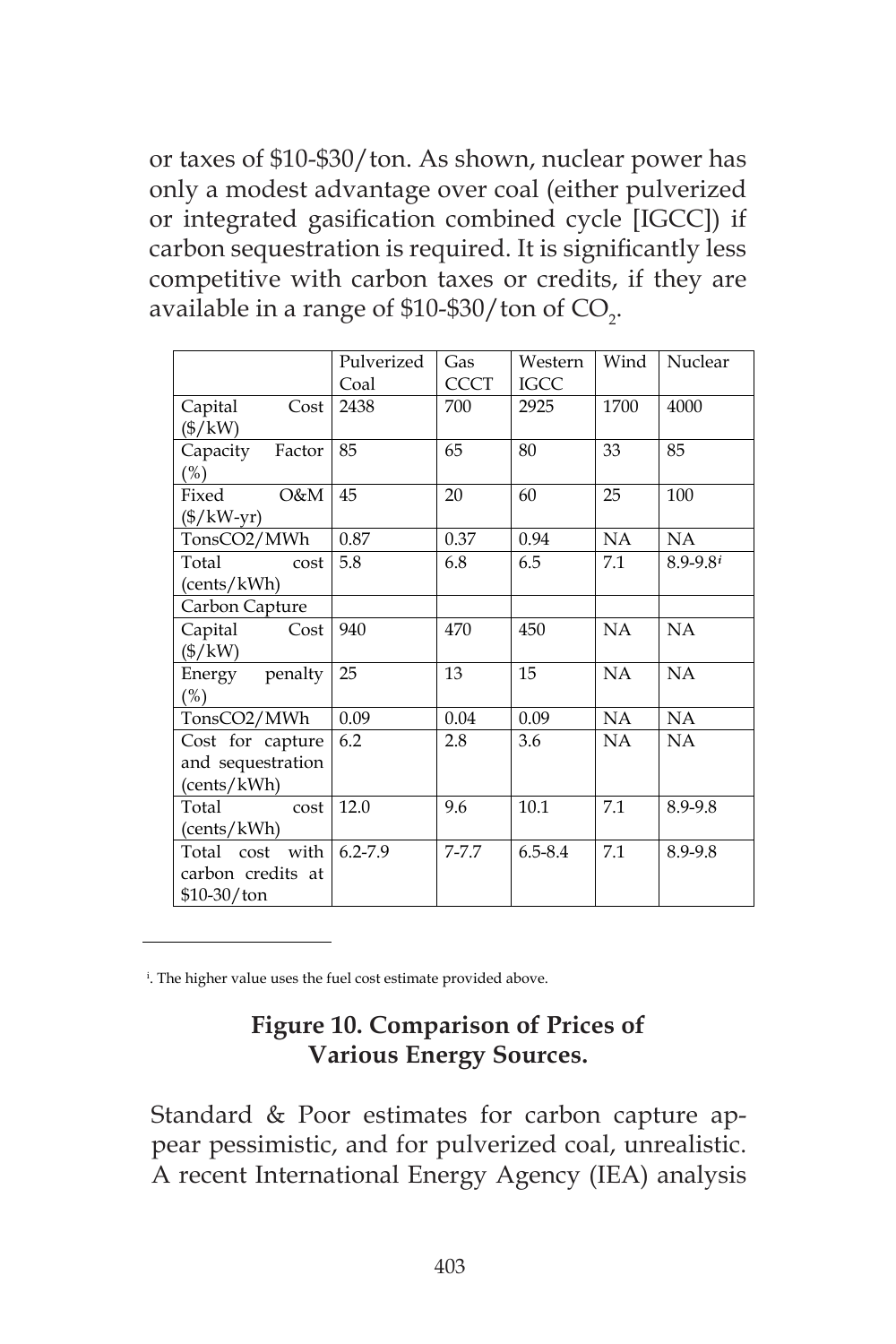of new and existing energy technologies found incremental costs ranging from 2-3 cents/kWh, depending on the fuel (natural gas or coal) and technology used. The IEA values for gas and coal IGCC are only slightly below S&P estimates, while the values for pulverized coal are less than half the S&P estimate, driven mainly by a much lower estimate for efficiency loss. The reasoning behind the pulverized coal analysis is not clear.

Technologies under development might reduce these values to  $1.5$ -2.25 cents/kWh, not including  $CO<sub>2</sub>$ transportation and storage (both relatively minor elements). They also do not take credit for possible beneficial use of the carbon dioxide in enhanced oil recovery. For example, at 0.1-0.5 metric tons of oil per ton of  $\rm CO_{2}$  injected, the credit would range from \$30 to \$160 per ton of  $CO_{2'}$  substantially diminishing, and perhaps offsetting entirely, costs for capture, transport, and storage.20 Finally, if carbon is taxed or credits are available for \$10-30/ton in national or international markets, coal and gas plant developers may pursue projects without carbon sequestration. This implies that other carbon mitigation options—throughout the economy—may be cheaper than sequestration.

It is important to add that costs for all these technologies can vary widely from nation to nation based on market structure, degree of government involvement (e.g., subsidies or nationalized grid), and access to gas or wind resources. In summary, at foreseeable levels of carbon taxes or cap-and-trade credit approaches (\$10-30 per ton of  $CO<sub>2</sub>$ ), nuclear power may be advantaged, but not to the point where it is a compelling choice.

Princeton scientists Stephen Pacala and Rob Socolow have proposed the concept of "stabilization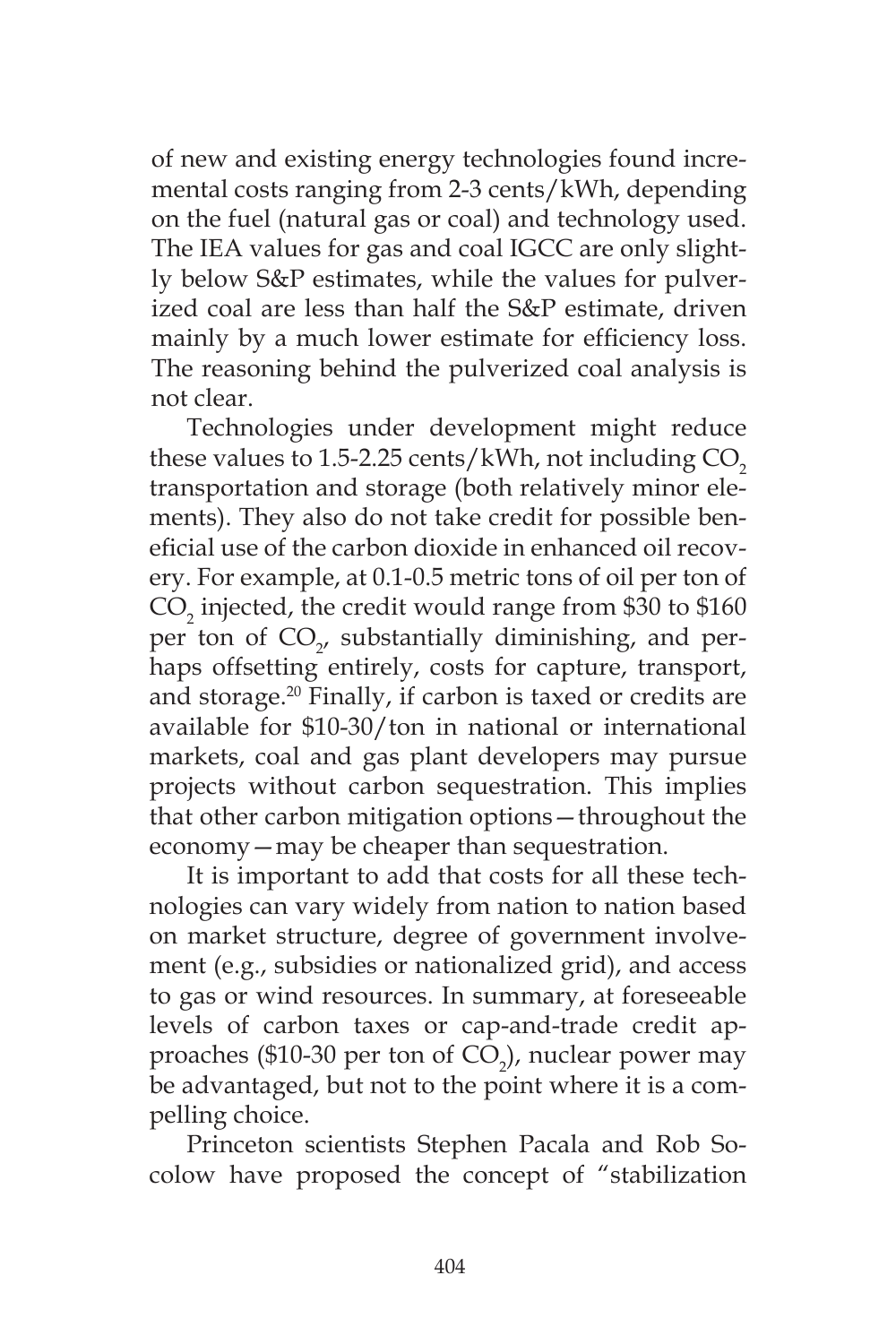wedges" for coping with the climate change problem for the next 50 years with current technologies.<sup>21</sup> Pacala and Socolow proposed 15 possible wedges covering all sectors of the economy, including agriculture, deforestation, electricity generation, transport efficiency, and fuel supply, among others. Full implementation of seven wedges—or a larger number of partial wedges—would be needed to stabilize atmospheric concentrations of  $CO<sub>2</sub>$  at 500 parts per million — a little less than twice pre-industrial levels (280 ppm). One of the possible wedges involved worldwide expansion of nuclear power, essentially doubling current capacity from 370 gigawatts (GWe) to 700 GWe over the 50 year period.

The authors assumed that this capacity would displace efficient coal generation. Over the same period of time, essentially all existing reactors will be retired, so that 1,070 GWe must be built to achieve a wedge. A 42-year projection expressed in megawatts (one gigawatt equals 1,000 megawatts) is shown in Figure 11.



**Figure 11. Required Nuclear Reactors to Support Full-Spectrum CO<sub>2</sub> Reduction.**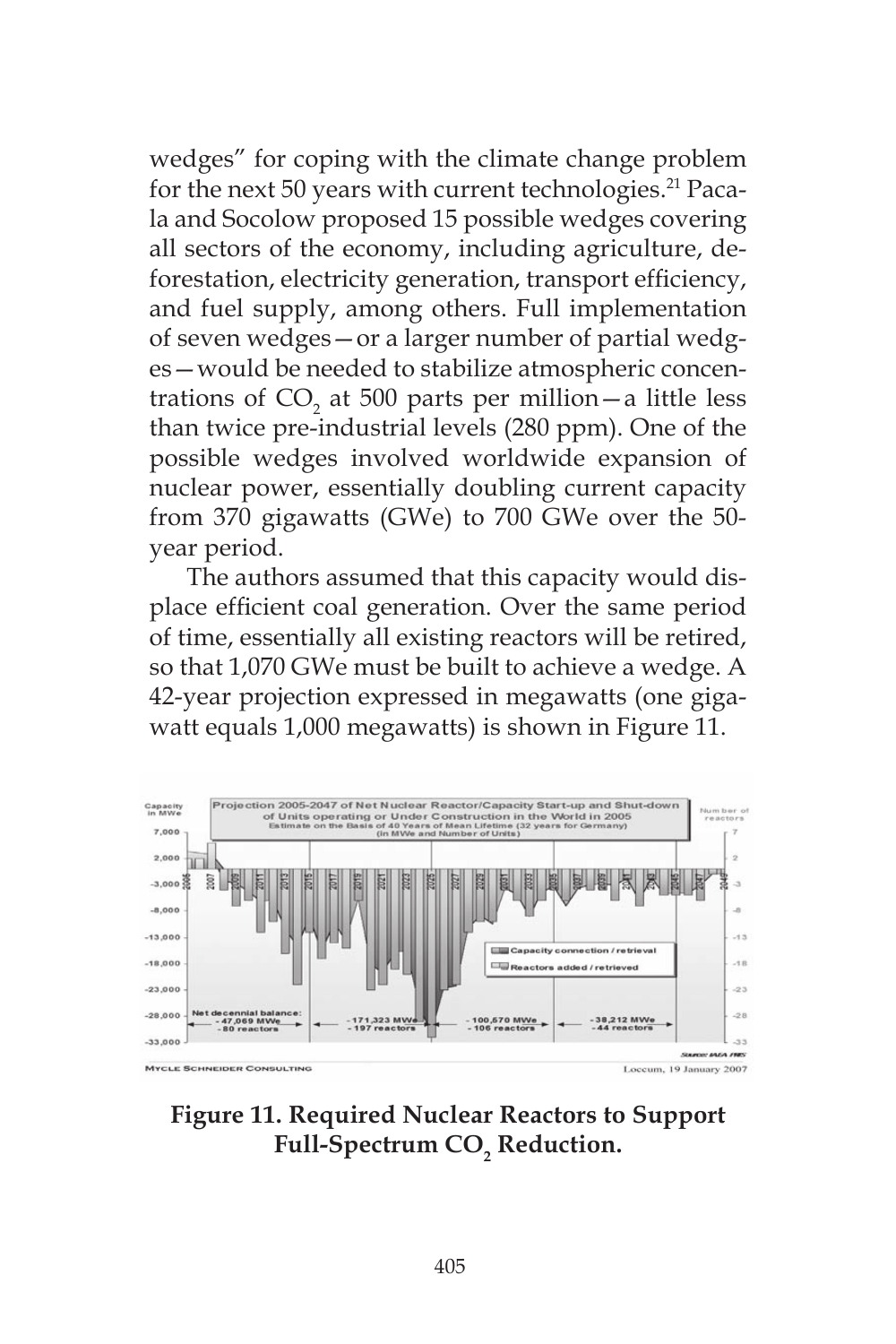A number of nuclear fuel cycle facilities would either be required, or need to be considered.<sup>22</sup>

• 23 new centrifuge enrichment plants the size of the proposed American Centrifuge Plant in Piketon, Ohio;

• 18 new fuel fabrication plants;

• 10 new repositories the size of the proposed Yucca Mountain facility in Nevada; and,

• 36 new spent fuel reprocessing plants, if all spent fuel were reprocessed.

In addition, if fuel is reprocessed and fabricated into a mixed oxide for use in reactors, a large number of mixed oxide fuel fabrication facilities would be required. The design capacity of the UK Sellafield mixed oxide fuel fabrication plant was 120 tons of heavy metal per year, but 40 tons/year appears to the achievable limit. Potentially, several hundred Sellafield-sized mixed oxide fabrication plants would be required to support extensive worldwide use of plutonium fuel.<sup>23</sup>

Pacala and Socolow did not directly examine the question of whether 1,070 GWe of nuclear capacity and associated fuel cycle facilities could be built over 50 years. National and international forecasts of future nuclear capacity typically do not go beyond existing utility planning horizons of 10-20 years.

A recent analysis by the IEA (*World Energy Outlook*, 2006) estimates that global nuclear capacity in their "Reference" scenario would grow from current levels (about 370 GWe) to 415 GWe by 2030. This implies a net rate of growth of about 2 GWe per year, and is based on optimistic capital (\$2000-\$2500/kW construction cost) availability and lifecycle costs (4.9- 5.7 cents/kWh). It assumes that existing government policies remain largely unchanged. (See Figure 12.)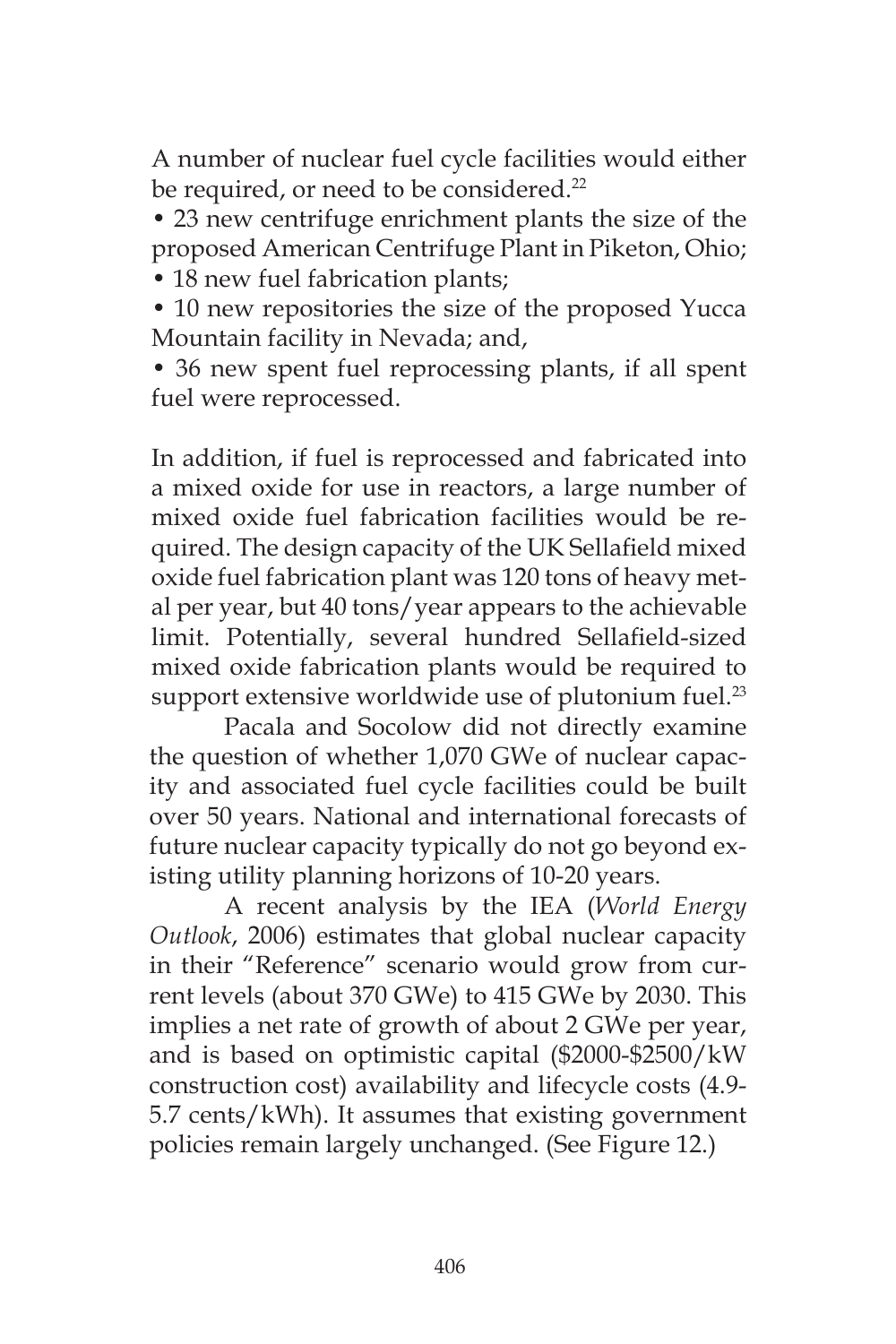

## **Figure 12. Projected Electrical Generating Costs by Source under Present Policies.**

The *World Energy Outlook* also includes an "Alternative Policy" scenario, with widespread efforts to combat global warming and encourage new nuclear construction. This leads to a global capacity of 519 GWe in 2030, for a net growth rate of about 6.5 GWe per year. As Figure 13 shows, growth rates much higher than 2-6.5 GWe per year have been sustained in the past. The circumstances were different—higher estimated rates of growth in demand, substantial margin between estimated cost of nuclear power and alternatives (mainly limited to coal and oil at that time), and greater industrial capacity. It is also not clear that the rate of peak additions was sustainable at the time. Additions since 1996 have been at less than 0.5 GWe per year.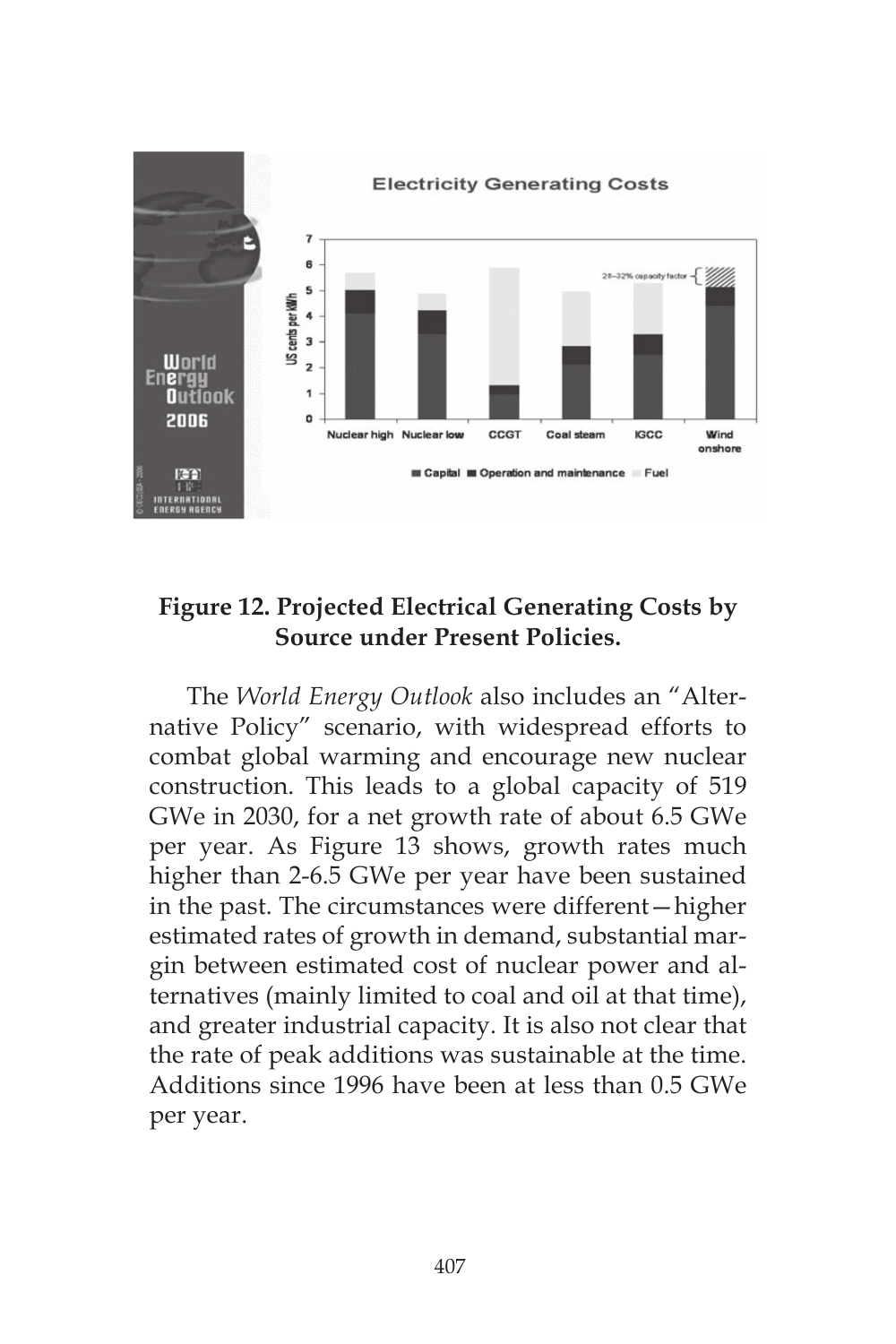

## **Figure 13. Growth of World Nuclear Energy Capacity, 1956-2005.**

IEA's *World Energy Outlook* 2006 acknowledges several important challenges facing any nuclear scaleup: "The expansion of nuclear capacity may, however, face several constraints, such as limits to global capacity to build major components of nuclear power plants, for example pressure vessels and valves, especially for very large reactors. Similar to other industries, short-term constraints that may limit new construction include the cost of raw materials, the difficulty of finding engineering, procurement, and construction contractors and the shortage of key personnel."

In the IEA Reference scenario, nuclear capacity increases at 0.7 percent per year, compared with estimated worldwide electricity demand growth of 2.6 percent per year, so nuclear power's share of genera-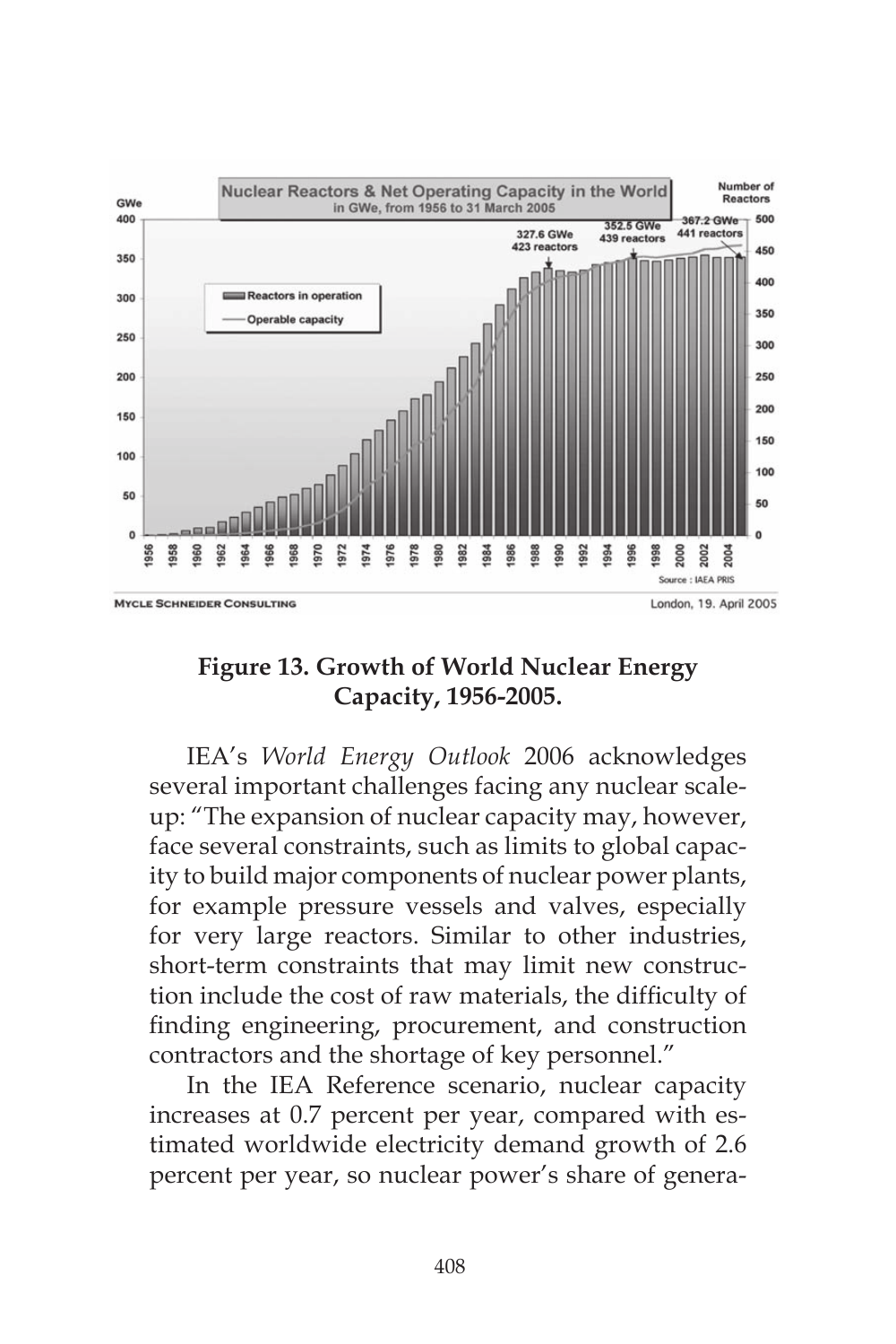tion drops from about 15 to 10 percent. The largest drop occurs in the Organization for Economic Cooperation and Development (OECD) Europe—from 28 to 12 percent in 2030. This does not necessarily mean that OECD Europe  $\mathrm{CO}_2$  emissions increase; seven of the 10 largest markets for wind generation are in Europe the 27 member European Union (EU) accounted for 65 percent of global wind capacity at the end of 2006. Most of the decline is driven by reactor phase-outs (rather than retirements) planned in Germany, Sweden, and Belgium. Increases are projected for China, Japan, India, the United States, Russia, and Korea. Most strikingly, of the net global increase of 48 GWe, 47 GWe occurs outside the OECD (including Japan and Korea) and Russia, that is, in China, India, other Asian nations, the Middle East, and Latin America.

In the Alternative Policy case, OECD Europe reactor phase-outs remain in place, but are deferred 10 years. Nuclear power share of total electricity demand in the OECD stays constant, with Pacific and North American increases offset by European declines. Developing country additions are significant—74 GWe of net additions, 90 percent of which occur in China and India. These additions result in nuclear's share of total generation rising from 2 to 6 percent in China and 2 to 9 percent in India, relative to 2005. The report adds that China has set a target to build 40 GWe of nuclear capacity by 2020, though an earlier target of 20 GWe by 2010 will not be met. In addition, while India announced in May 2006 a new target of 40 GWe nuclear by 2030, India's record of meeting targets is poor. The 10 GWe by 2000 target, set in 1984, was missed by a factor of four.

Similarly, while Russia has announced ambitious plans to complete 10 GWe of new nuclear capacity by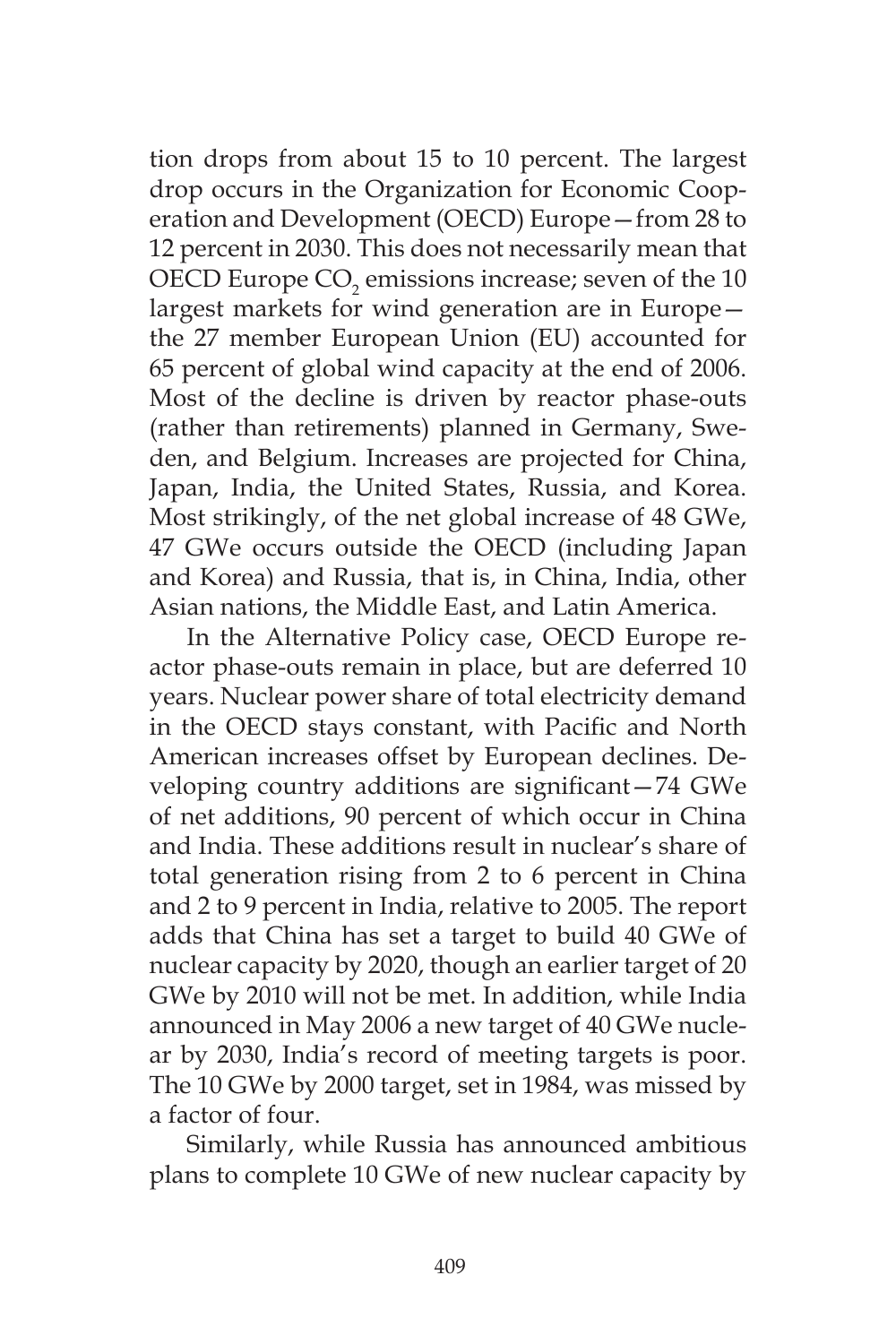2015, there are many infrastructure challenges associated with this target. Russia has increased nuclear generation by 3 GWe since 1991. In addition to supply-chain challenges like those in the United States, nuclear power rates are much lower than for fossilfired generation, leaving the industry without sufficient funds to complete new reactors on schedule.

The U.S. Energy Information Administration (EIA) also forecasts global electricity demand, and projected nuclear capacity by nation and region. Estimates for 2030 generally fall between IEA's Reference and Alternative Policy scenarios, with a total of 481 GWe projected for that year. Europe falls off less steeply; OECD Asia expands less quickly, primarily because of lower estimated growth in demand; U.S. capacity rises from 100 GWe in 2004 to 113 GWe in 2030 (see Figure 14).



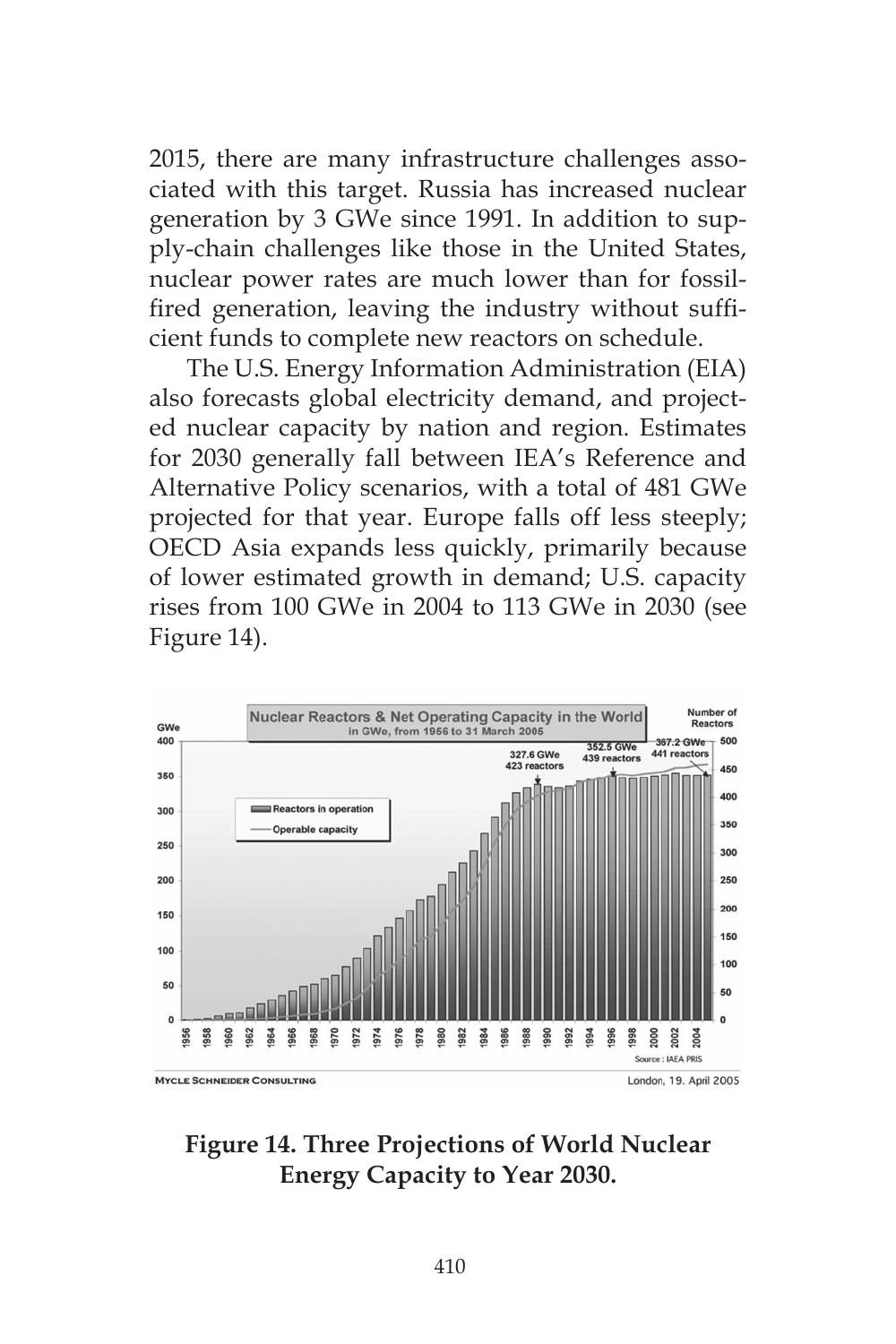The short story is that between 2007 and 2030, forecasts for OECD plus Russia show almost no net growth in nuclear capacity. Retirements are roughly offset by additions. In base cases, 72-100 percent of net growth occurs elsewhere, mainly in India and China. Even so, by 2030, nuclear represents only 3-6 percent (from 2 percent today) of electric generation in those two nations. By 2030, net additions are at best about 1/7th of the nuclear wedge.24 In IEA's Alternative case, with delayed retirements in Europe, about 20 percent of the wedge is completed by 2030. The pace of scheduled retirements quickens rapidly in the ensuing years, however, requiring more than a quadrupling of annual additions to achieve a full wedge by the late 2050s.

 Stated differently, it is extremely difficult to achieve a full nuclear wedge by the late 2050s, and may be impossible without expanding nuclear power to a very large number of nations that are short on internal capacity (e.g., Vietnam, Indonesia, Egypt, Saudi Arabia, Iran, Nigeria, Turkey, Mexico, Venezuela, Yemen), which includes a problematic safety culture. Many may want bulk fuel handling facilities (enrichment and perhaps reprocessing and mixed oxide fuel fabrication), which would pose enormous risks of weapons proliferation. Neither the Non Proliferation Treaty, as currently interpreted, nor the International Atomic Energy Agency (IAEA) safeguards regime, as currently implemented, are capable of meeting this challenge.

### **CONCLUSION**

In light of these analyses, what is likely? In the near term, utilities, vendors, subsuppliers, uranium miners, and enrichment plant operators, among oth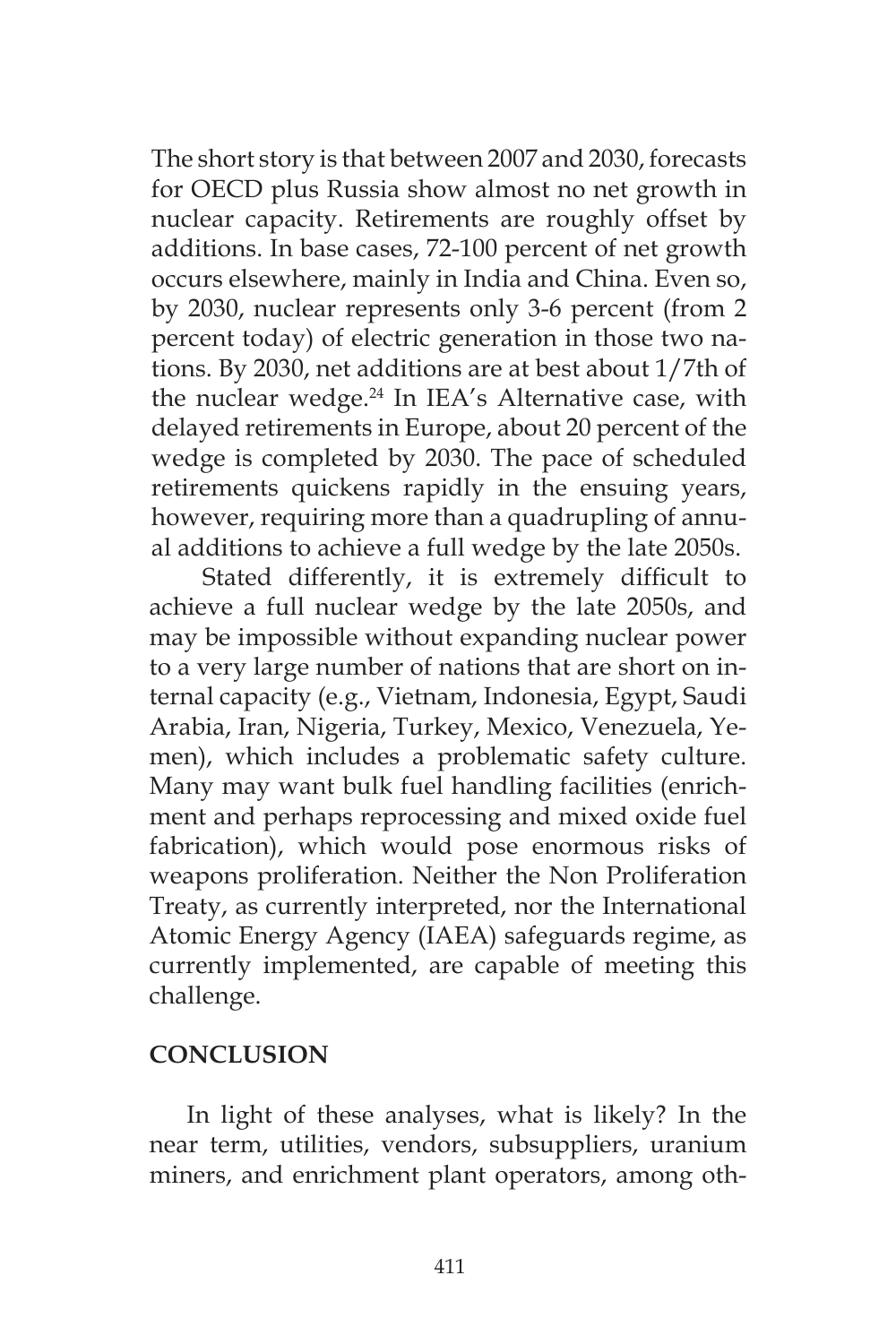ers, are caught in a classic chicken and egg problem. Do utilities dare order now if capacity does not exist; do vendors expand now if orders are not in existence? Between now and 2030, some increase in the U.S. nuclear industry appears probable, given life extensions of existing capacity, high fossil fuel prices, uncertain costs for carbon capture and sequestration technologies, and the incentives or subsidies in the National Environmental Policy (NEP)Act of 2005. That increase in capacity, however, is likely to be quite modest, even in the face of significant, and politically difficult, controls on carbon. Other resources—including coal with purchase of carbon credits, wind, efficiency improvements, gas, and, perhaps, other emerging renewables are broadly competitive.

Internationally, the situation is perhaps more complicated. Clearly we will have new net capacity additions in Asia, particularly in India and China. Many other nations (e.g., Vietnam) have expressed interest in new nuclear capacity. But expressions of interest do not necessarily imply sufficient domestic capacity to pursue this option, or vendor willingness to invest the time and money to pursue it.

Infrastructure in the major nuclear nations— France, the United States, Russia, Germany, and the UK—has fallen off steeply since Three Mile Island and Chernobyl. French confidence and expertise led to a relatively inexpensive turnkey contract with Finland, but it is certainly not a money-maker and could be a major loss leader. Vendors, in general, have less capacity for absorbing losses than utilities.

In essence, the most likely case is that U.S. net nuclear capacity will rise very slightly over the next 15 years. EU nuclear capacity will in all likelihood fall. Growth in China and India will be significant,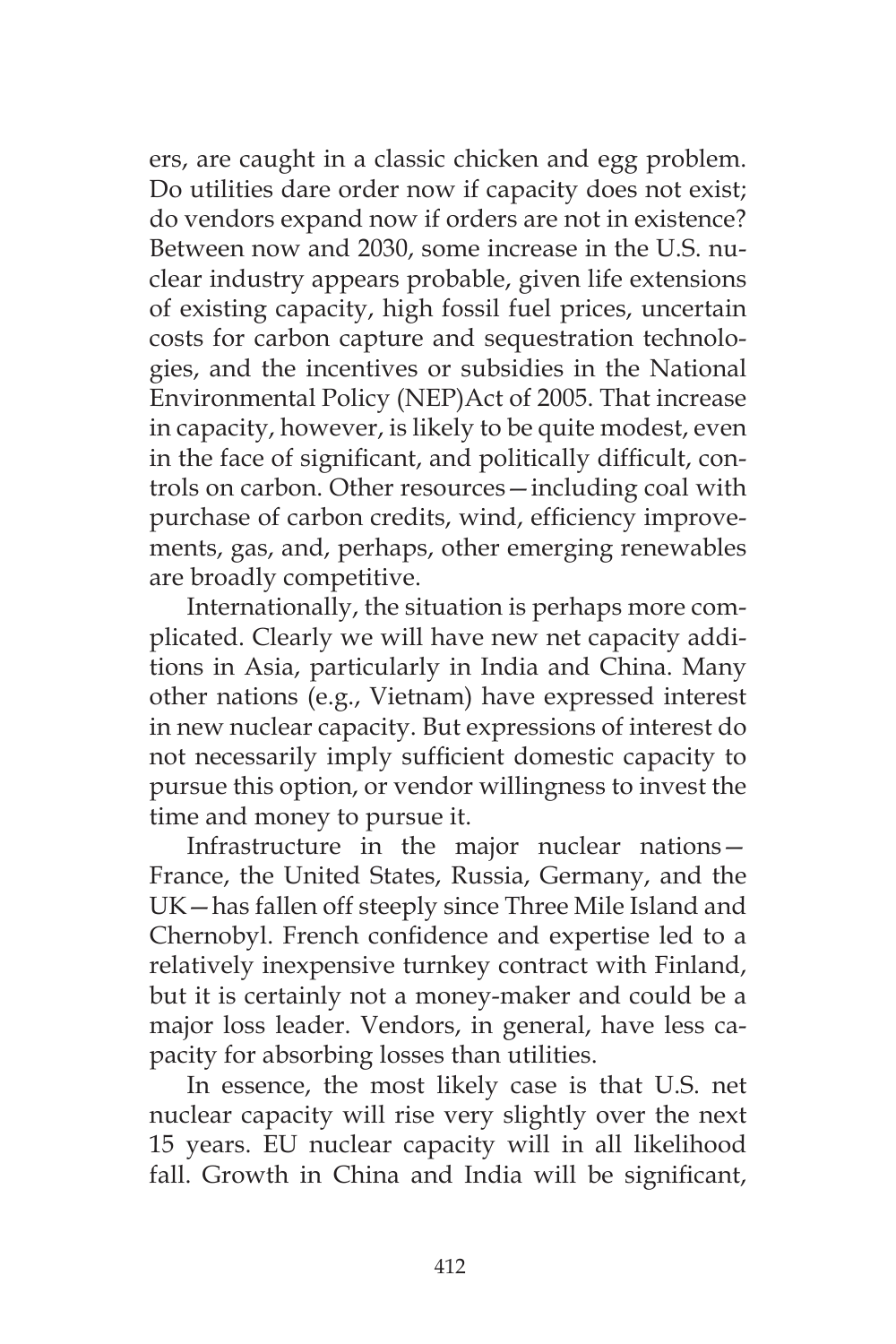but may also fall short of either EIA or IEA expectations, primarily because both use extremely optimistic cost estimates. After 2030, the problem becomes more complicated, because the pace of nuclear retirements accelerates. But it is also difficult to predict the future of other low carbon emitting technologies 20 years hence. All will benefit from carbon controls, and it is not at all clear that nuclear power will reemerge as an economically attractive resource worldwide.

One can only get to that conclusion by assuming that near-term orders will be driven by major orders in India and China that lead to infrastructure expansion worldwide; that this expansion alleviates supplychain imbalances in key equipment, contractors, and crews; that the expansion can respond successfully to a huge ramp-up to replace existing capacity after 2020; and that the expansion is not eclipsed by improvements in energy efficiency and renewables in the interim.

#### **ENDNOTES - CHAPTER 12**

1. Jonathan Koomey and Hultman Nate, "A Reactor-Level Analysis of Busbar Costs for U.S. nuclear plants, 1970-2005," *Energy Policy*, 2007.

2. This covers the range estimated in studies by the University of Chicago and MIT, as well the U.S. Energy Information Administration estimate for advanced U.S. light water reactors.

3. John Deutch and Ernest Moniz *et al*., T*he Future of Nuclear Power—An Interdisciplinary MIT Study*, Washington, DC: MIT, 2003.

4. American Electric Power, Nickel, Copper—London Metal Exchange; Cement, Iron, Steel & Heavy Construction, Washington, DC: U.S. Bureau of Labor Statistics.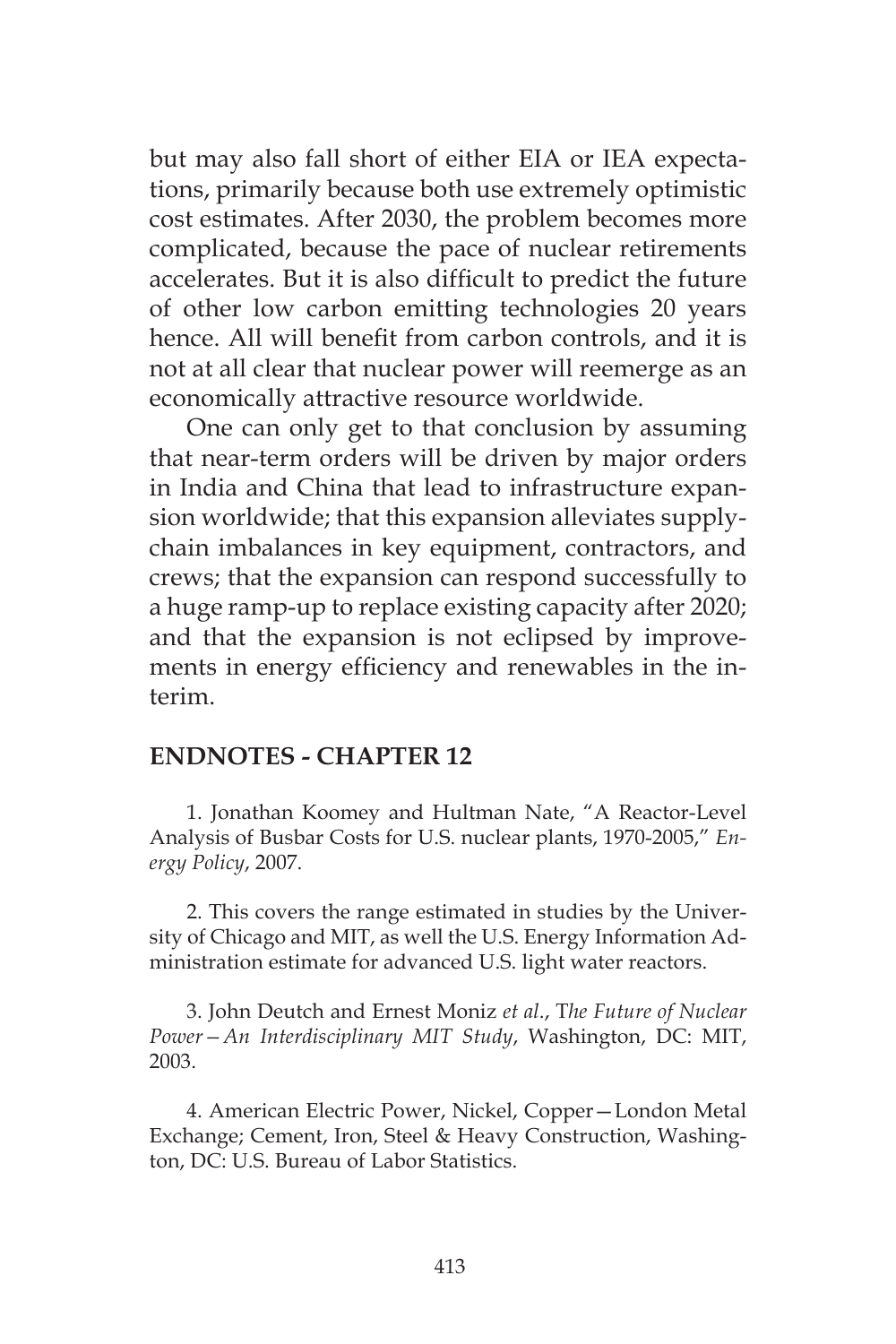5. Early year costs can be substantially higher in real dollars than life cycle levelized costs.

6. "Supply Chain Could Slow the Path to Construction, Officials Say," *Nucleonics Week*, February 15, 2007, Comments by Ray Ganthner of Areva.

7. *Ibid*.

8. *Ibid*.

9. "GE/Toshiba, Advanced Boiling Water Reactor Cost and Schedule at TVA's Bellefonte Site," August 2005, pp. 4.1-2, 4.1-23.

10. "A Missing Generation of Nuclear Energy Workers," *NPR Marketplace*, April 26, 2007; "Vendors Relative Risk Rising in New Nuclear Power Markets," *Nucleonics Week*, January 18, 2007, available from *marketplace.publicradio.org/shows/2007/04/26/ PM200704265.html.*

11. "Lack of Complete Design Blamed for Problems at Olkiluoto 3," *Nucleonics Week*, May 17, 2007"; Areva Official Says Olkiluoto 3 Provides Lessons for Future Work," *Nucleonics Week*, May 3, 2007.

12. Jim Harding, *Caro Nucleare,* Toscany, Italy: Amici della Terra, 1984.

13. Florida and South Carolina have adopted legislation that permits recovery of annual construction costs in current rates following an annual prudence review.

14. Many public utility commissions cannot by statute include investment expenses in rates until the underlying resource is "used and useful."

15. Jim Hempstead, "New Nuclear Generation: Ratings Pressure Increasing," Moody's *New Nuclear Generation*, June 2009.

16. "DOE's Loan Guarantee Proposal Raises Questions About Viability," *Nucleonics Week*, May 17, 2007. Production tax credits of 1.8 cents/kWh, for 8 years are also available for low emissions